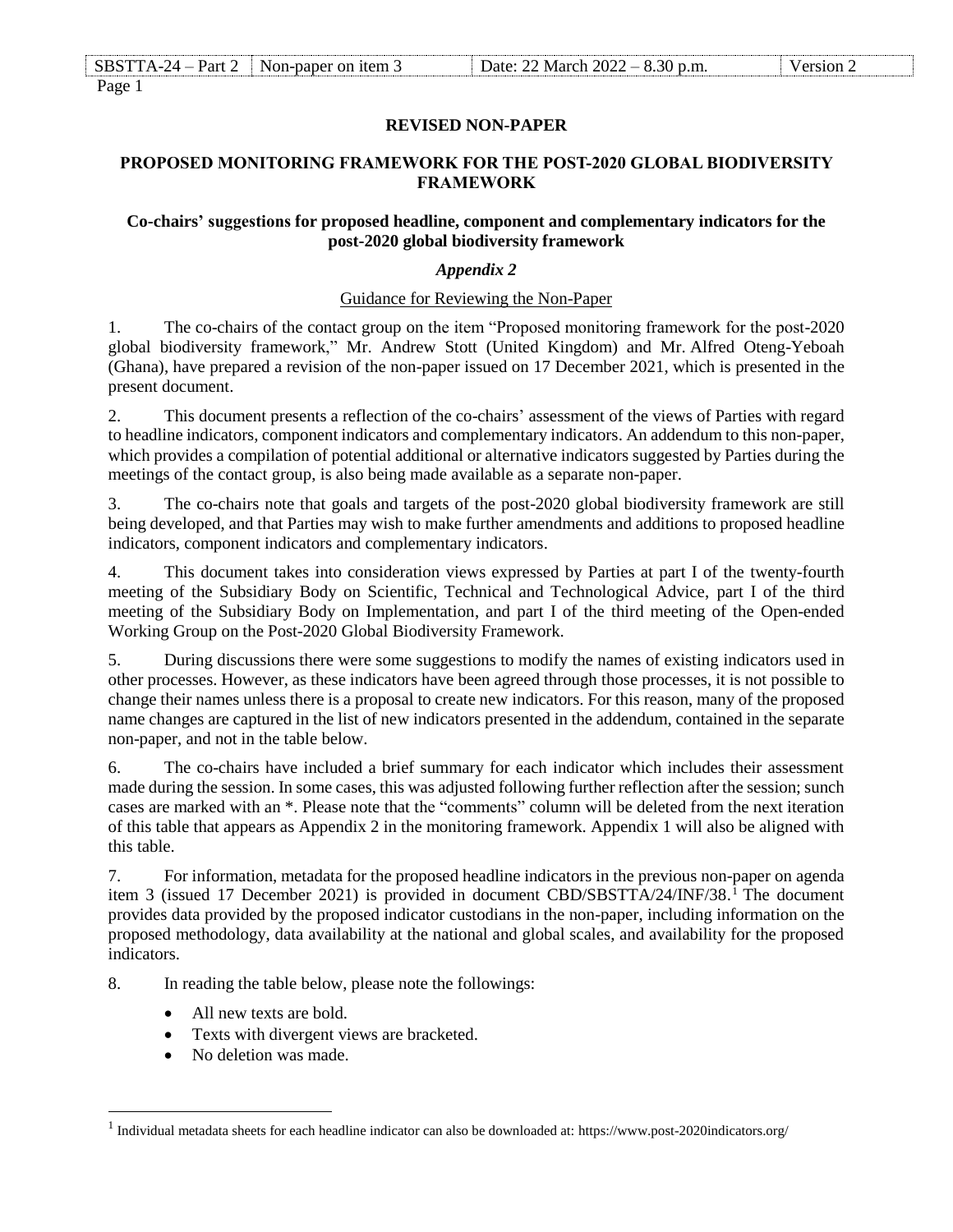| Goal/Milestone/Target <sup>2</sup>                               | <b>Headline</b> indicator                              | <b>Comments</b>                                                     | Component                          | <b>Complementary indicators</b>                |
|------------------------------------------------------------------|--------------------------------------------------------|---------------------------------------------------------------------|------------------------------------|------------------------------------------------|
|                                                                  |                                                        |                                                                     | indicator                          |                                                |
| Goal A The integrity of all<br>ecosystems is enhanced, with      | A.0.1 Extent of [selected]<br>natural and [seminatural | Relevance: Green/yellow<br>Nationally feasible: yellow              | A.2.1<br><b>CMS</b>                | a.1. Forest area as a proportion of            |
| an increase of at least 15 per                                   | and] modified                                          | Globally feasible with national                                     | connectivity                       | total land area (SDG indicator<br>15.1.1)      |
| cent in the area, connectivity                                   | [sustainable] ecosystems                               | disaggregation: Yellow                                              | indicator (CMS)                    |                                                |
| and integrity of natural                                         | [in all biomes of the IUCN                             | <b>Readiness: Yellow</b>                                            | A.3.1<br>Ecosystem                 | a.2. Forest distribution                       |
| ecosystems, supporting healthy                                   | ecosystem typology] by                                 | Summary: Relevant, not fully                                        | Integrity Index                    | a.3. Tree cover loss                           |
| and resilient populations of all                                 | type $[(e.g. forest, [desert],$                        | operational                                                         | A.4.1 Species status               | a.4. Grassland and savannah extent             |
| species, the rate of extinctions                                 | savannahs and grasslands,                              | Many Parties supported this                                         | information index                  | a.5. Mountain Green Cover Index                |
| has been reduced at least<br>tenfold, and the risk of species    | wetlands, [lakes, rivers],<br>[alpine vegetation],     | indicator with minor                                                | (GEOBON)                           | a.6. Peatland extent and condition             |
| extinctions across all<br>taxonomic and functional               | mangroves, saltmarshes,<br>coral reef, seagrass,       | modifications. Some Parties<br>noted the need for an additional     | A.4.2 Living Planet<br>Index       | a.7. Permafrost thickness, depth and<br>extent |
| groups, is halved, and genetic                                   | macroalgae and intertidal                              | indicator on connectivity and                                       |                                    | a.8. Red List of Ecosystems                    |
| diversity of wild and                                            | habitats)]                                             | integrity. A number of                                              | A.8.1 Proportion of<br>populations | a.9. Continuous Global Mangrove                |
| domesticated species is                                          |                                                        | alternative indicators were<br>proposed. In particular, the Red     | maintained within                  | <b>Forest Cover</b>                            |
| safeguarded, with at least 90                                    |                                                        | List of Ecosystems (a.8) was                                        | species (GEOBON)                   | a.10. Trends in mangrove forest                |
| per cent of genetic diversity                                    |                                                        | proposed by several of Parties.                                     |                                    | fragmentation                                  |
| within all species maintained.                                   | A.0.2 Species Habitat Index                            | Relevance: Red/yellow                                               |                                    | a.11. Change in the extent of water-           |
| Milestone A.1 Net gain in the                                    |                                                        | Nationally feasible: Yellow                                         |                                    | related ecosystems over time (SDG              |
| area, connectivity and integrity                                 |                                                        | Globally feasible with national                                     |                                    | indicator $6.6.1$ )                            |
| of natural systems of at least 5                                 |                                                        | disaggregation: Yellow                                              |                                    | a.12. Trends in mangrove extent                |
| per cent.                                                        |                                                        | <b>Readiness: Yellow</b>                                            |                                    | a.13. Live coral cover                         |
|                                                                  |                                                        | Summary: Low relevance, not                                         |                                    | a.14. Hard Coral cover and                     |
| Milestone A.2 The increase in                                    |                                                        | fully operational                                                   |                                    | composition                                    |
| the extinction rate is halted or<br>reversed, and the extinction |                                                        | Some Parties expressed support                                      |                                    | a.15. Global coral reef extent                 |
| risk is reduced by at least 10                                   |                                                        | for this indicator, many Parties                                    |                                    | a.16. Global Seagrass Extent                   |
| per cent, with a decrease in the                                 |                                                        | felt that this indicator should not                                 |                                    | (Seagrass Cover and composition)               |
| proportion of species that are                                   |                                                        | be included at the headline level                                   |                                    | a.17. Global saltmarsh extent                  |
| threatened, and the abundance                                    |                                                        | and should be at the component<br>level. The addition of the Living |                                    | a.18. Kelp canopy extent                       |
| and distribution of populations                                  |                                                        | Planet Index was proposed by a                                      |                                    |                                                |

<sup>2</sup> CBD/WG2020/3/3

l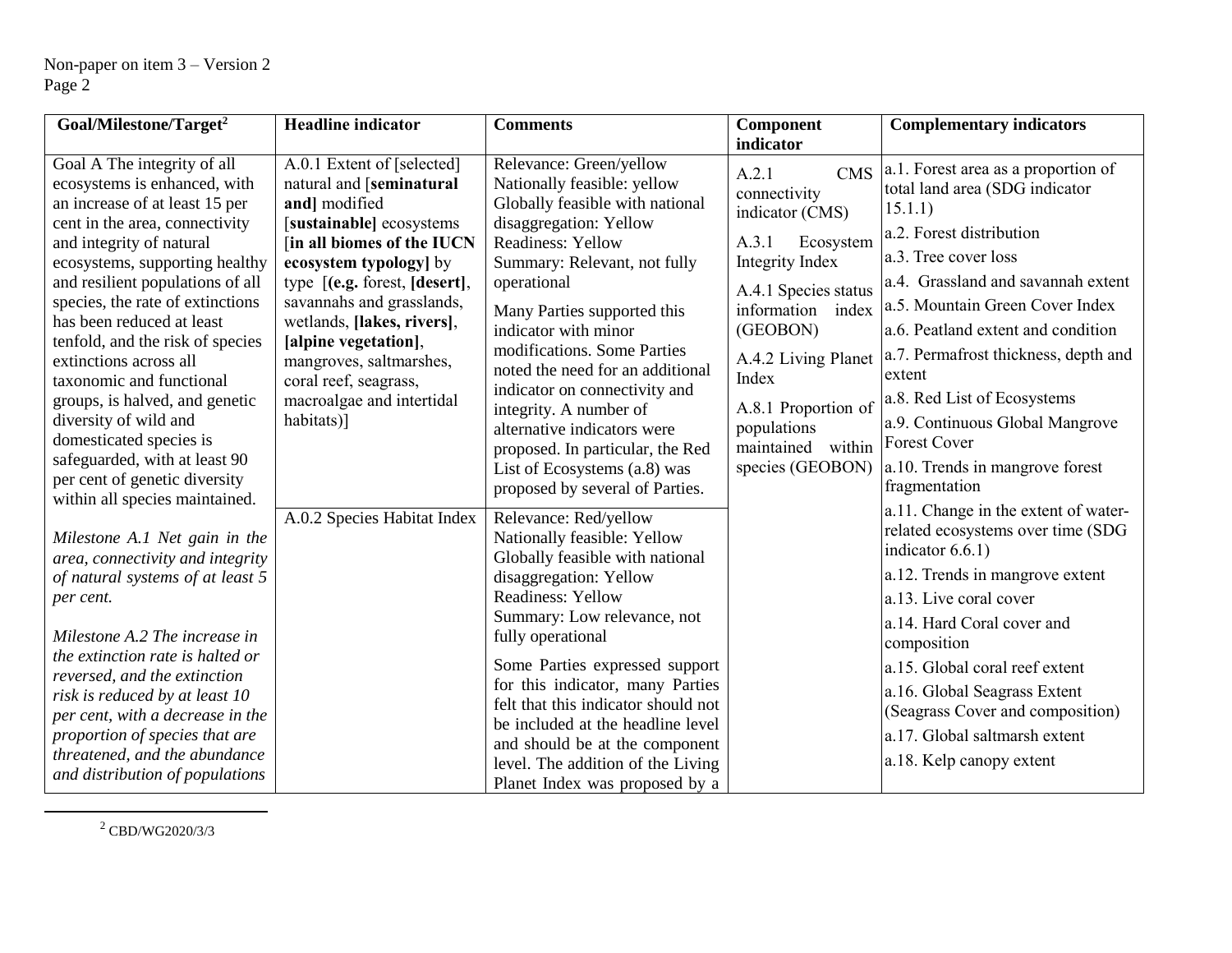| Goal/Milestone/Target <sup>2</sup>                                                                                                                                                                                     | <b>Headline</b> indicator                                                                                                        | <b>Comments</b>                                                                                                                                                                                                                                                                                                                                                                                                                                                     | Component<br>indicator | <b>Complementary indicators</b>                                                                                                                                                                                                                                                                                                                                                                                                                                                                           |
|------------------------------------------------------------------------------------------------------------------------------------------------------------------------------------------------------------------------|----------------------------------------------------------------------------------------------------------------------------------|---------------------------------------------------------------------------------------------------------------------------------------------------------------------------------------------------------------------------------------------------------------------------------------------------------------------------------------------------------------------------------------------------------------------------------------------------------------------|------------------------|-----------------------------------------------------------------------------------------------------------------------------------------------------------------------------------------------------------------------------------------------------------------------------------------------------------------------------------------------------------------------------------------------------------------------------------------------------------------------------------------------------------|
| of species is enhanced or at<br>least maintained.                                                                                                                                                                      |                                                                                                                                  | number of Parties. A number of<br>other indicators were suggested.                                                                                                                                                                                                                                                                                                                                                                                                  |                        | a.19. Macroalgal Canopy Cover and<br>Composition                                                                                                                                                                                                                                                                                                                                                                                                                                                          |
| Milestone A.3 Genetic diversity<br>of wild and domesticated<br>species is safeguarded, with an<br>increase in the proportion of<br>species that have at least 90 per<br>cent of their genetic diversity<br>maintained. | A.0.3 Red list index (SDG<br>15.5.1)                                                                                             | Relevance: Green<br>Nationally feasible: Yellow<br>Globally feasible with national<br>disaggregation: Green<br>Readiness: Green<br>Summary: Relevant and ready to<br>use.<br>Most Parties supported the use of<br>the indicator at the global level.<br>However, some Parties noted<br>differences<br>the<br>in<br>implementation of this indicator                                                                                                                 |                        | a.20. Cover of key benthic groups<br>a.21. Fleshy algae cover<br>a.22. Wetland Extent Trends Index<br>a.23. Change in the extent of inland<br>water ecosystems over time<br>a.24. Change in the extent of water<br>related ecosystems (SDG Indicator<br>6.6.1)<br>a.25. Forest Fragmentation Index<br>a.26. Forest Landscape Integrity<br>Index<br>a.27. Biomass of selected natural                                                                                                                      |
|                                                                                                                                                                                                                        | A.0.4 The proportion of<br>populations within<br>[umbrella] species with a<br>[genetically] effective<br>population size $> 500$ | at the national level.<br>Relevance: Green<br>Nationally feasible: Yellow<br>Globally feasible with national<br>disaggregation: Red<br>Readiness: Yellow<br>Summary: Relevant, not fully<br>operational<br>Many Parties supported the<br>concept of<br>this<br>indicator;<br>however, noted that it would<br>require<br>resources<br>to<br>operationalise it and that it would<br>be difficult in the near term. A<br>number of other indicators were<br>suggested. |                        | ecosystems $(A.0.2)$<br>a.28. Biodiversity Habitat Index<br>a.29. Global Vegetation Health<br>Products<br>a.30. Bioclimatic Ecosystem<br>Resilience Index (BERI)<br>a.31. Relative Magnitude of<br>Fragmentation (RMF)<br>a.32. Ecoregion Intactness Index<br>a.33. Biodiversity Intactness Index<br>a.34. Ocean Health Index<br>a.35. Extent of physical damage<br>indicator to predominant seafloor<br>habitats physical damage<br>a.36. Wetland Extent Trends Index<br>a.37. River Fragmentation Index |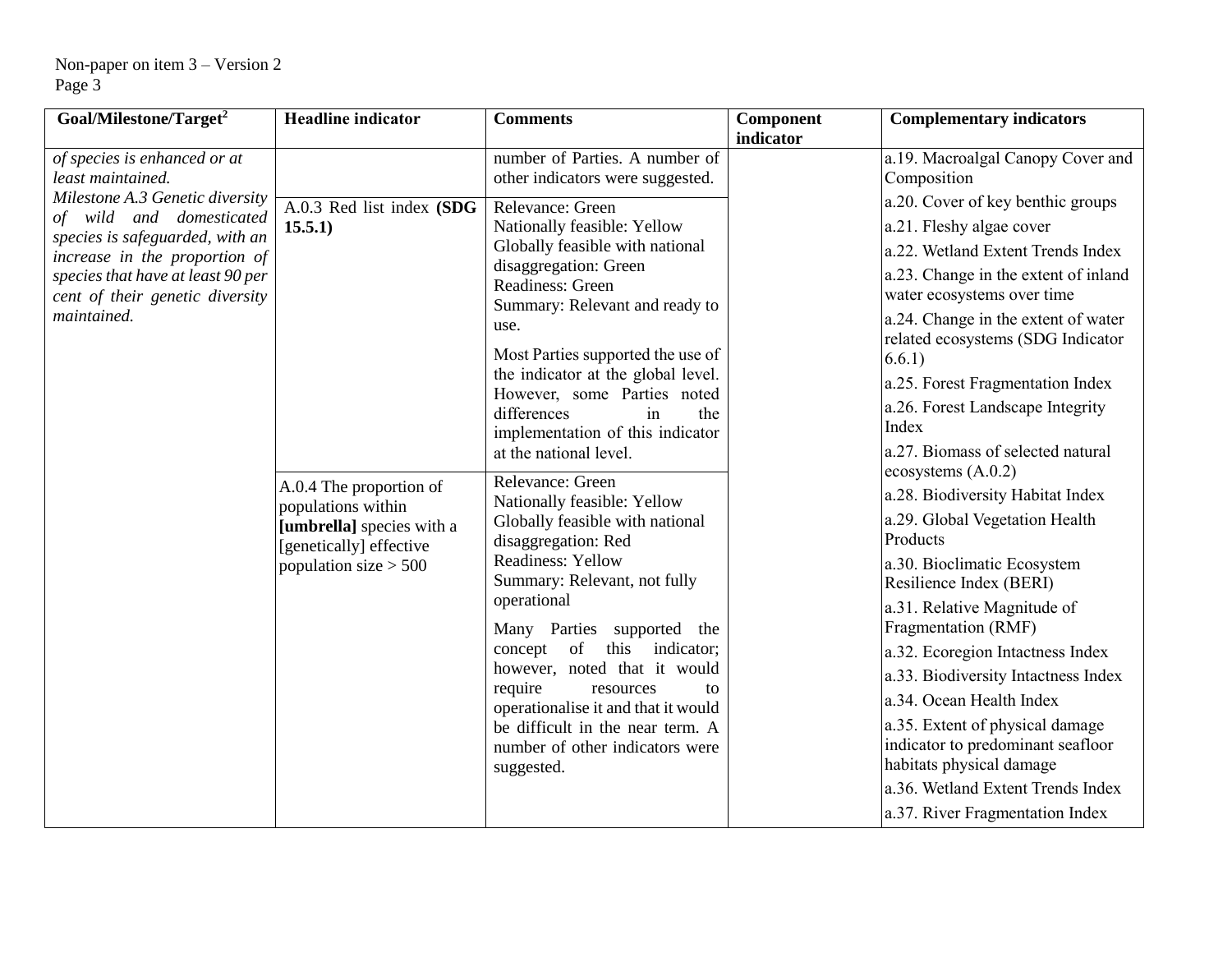| Goal/Milestone/Target <sup>2</sup> | <b>Headline</b> indicator | <b>Comments</b> | Component<br>indicator | <b>Complementary indicators</b>                                                                                                                  |
|------------------------------------|---------------------------|-----------------|------------------------|--------------------------------------------------------------------------------------------------------------------------------------------------|
|                                    |                           |                 |                        | a.38. Dendritic Connectivity Index                                                                                                               |
|                                    |                           |                 |                        | a.39. Percentage of threatened<br>species that are improving in status<br>according to the Red List                                              |
|                                    |                           |                 |                        | a.40. EDGE Index                                                                                                                                 |
|                                    |                           |                 |                        | a.41. Number of threatened species<br>by species group                                                                                           |
|                                    |                           |                 |                        | a.42. Wild bird index                                                                                                                            |
|                                    |                           |                 |                        | a.43. Mean Species Abundance<br>(MSA)                                                                                                            |
|                                    |                           |                 |                        | a.44. Species Protection Index                                                                                                                   |
|                                    |                           |                 |                        | a.45. Changes in plankton biomass<br>and abundance                                                                                               |
|                                    |                           |                 |                        | a.46. Fish abundance and biomass                                                                                                                 |
|                                    |                           |                 |                        | a.47. The number of populations (or<br>breeds) within species with an<br>e $\Box$ ective population size > 500<br>compared to the number $<$ 500 |
|                                    |                           |                 |                        | a.48. Genetic scorecard for wild<br>species                                                                                                      |
|                                    |                           |                 |                        | a.49. Species richness/Changes in<br>local terrestrial diversity<br>(PREDICTS)                                                                   |
|                                    |                           |                 |                        | a.50. Marine species richness                                                                                                                    |
|                                    |                           |                 |                        | a.51. Comprehensiveness of<br>conservation of socioeconomically<br>as well as culturally valuable<br>species.                                    |
|                                    |                           |                 |                        | a.52. Number of plant and animal<br>genetic resources for food and<br>agriculture secured in either                                              |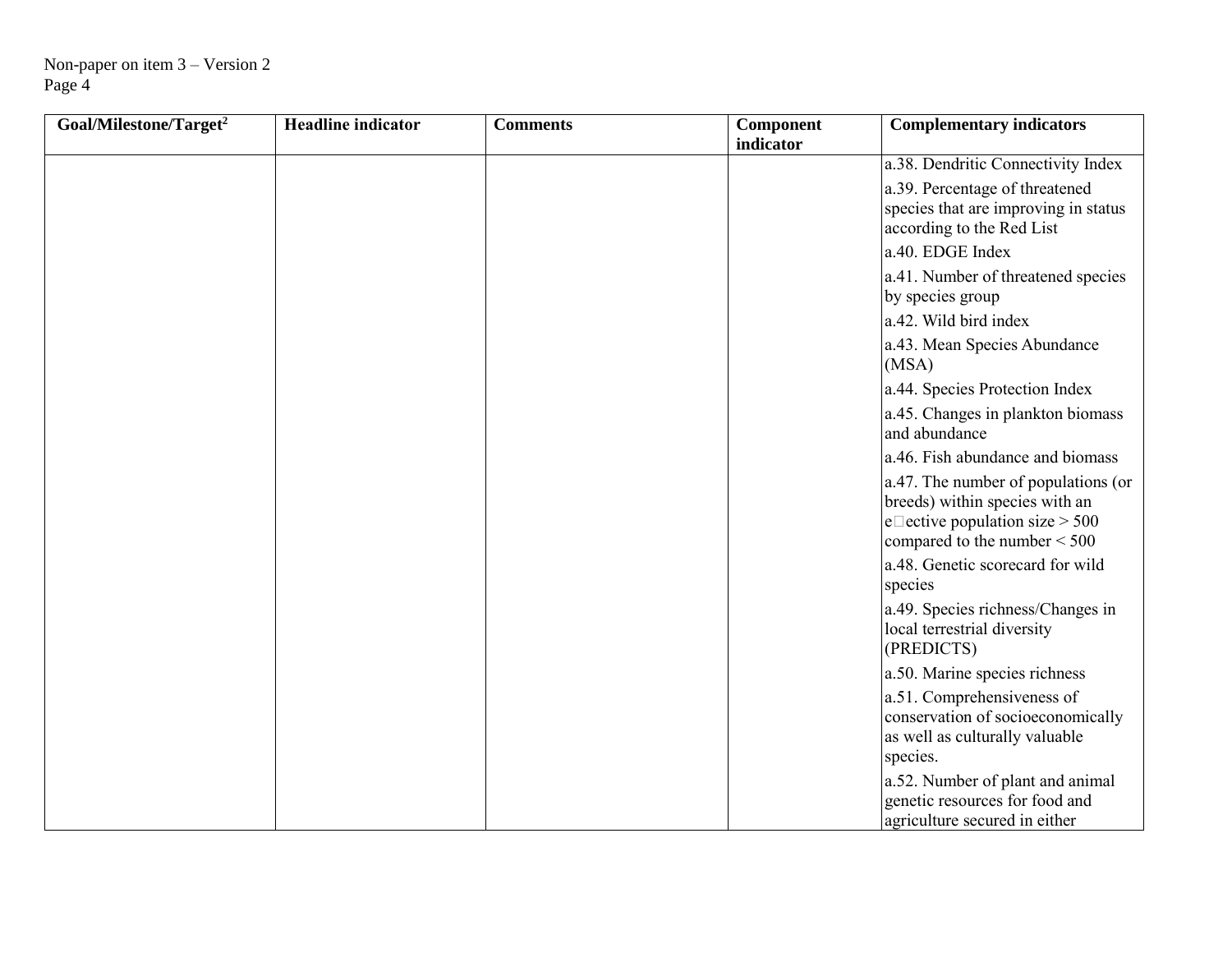| Goal/Milestone/Target <sup>2</sup>                                                                                                                                                                                                                                                                                                                                                                                                                                                                                                                                                                      | <b>Headline indicator</b>                                                             | <b>Comments</b> | Component                                                                                                                                                                                                                                                                                                                                                                                                                                                          | <b>Complementary indicators</b>                                                                                                                                                                                                                                                                                                                                                                                                                                                                                                                                                                                                                                                                                               |
|---------------------------------------------------------------------------------------------------------------------------------------------------------------------------------------------------------------------------------------------------------------------------------------------------------------------------------------------------------------------------------------------------------------------------------------------------------------------------------------------------------------------------------------------------------------------------------------------------------|---------------------------------------------------------------------------------------|-----------------|--------------------------------------------------------------------------------------------------------------------------------------------------------------------------------------------------------------------------------------------------------------------------------------------------------------------------------------------------------------------------------------------------------------------------------------------------------------------|-------------------------------------------------------------------------------------------------------------------------------------------------------------------------------------------------------------------------------------------------------------------------------------------------------------------------------------------------------------------------------------------------------------------------------------------------------------------------------------------------------------------------------------------------------------------------------------------------------------------------------------------------------------------------------------------------------------------------------|
|                                                                                                                                                                                                                                                                                                                                                                                                                                                                                                                                                                                                         |                                                                                       |                 | indicator                                                                                                                                                                                                                                                                                                                                                                                                                                                          | medium- or long-term conservation<br>facilities (SDG 2.5.1)                                                                                                                                                                                                                                                                                                                                                                                                                                                                                                                                                                                                                                                                   |
|                                                                                                                                                                                                                                                                                                                                                                                                                                                                                                                                                                                                         |                                                                                       |                 |                                                                                                                                                                                                                                                                                                                                                                                                                                                                    | a.53. Proportion of local breeds<br>classified as being at risk, extinction                                                                                                                                                                                                                                                                                                                                                                                                                                                                                                                                                                                                                                                   |
|                                                                                                                                                                                                                                                                                                                                                                                                                                                                                                                                                                                                         |                                                                                       |                 |                                                                                                                                                                                                                                                                                                                                                                                                                                                                    | a.54. Red List Index (wild relatives<br>of domesticated animals)                                                                                                                                                                                                                                                                                                                                                                                                                                                                                                                                                                                                                                                              |
| Goal B Nature's contributions<br>to people are valued,<br>maintained or enhanced<br>through conservation and<br>sustainable use supporting the<br>global development agenda for<br>the benefit of all.<br>Milestone B.1 Nature and its<br>contributions to people are<br>fully accounted and inform all<br>relevant public and private<br>decisions.<br>Milestone B.2 The long-term<br>sustainability of all categories<br>of nature's contributions to<br>people is ensured, with those<br>currently in decline restored,<br>contributing to each of the<br>relevant Sustainable<br>Development Goals. | <b>B.0.1</b> National<br>environmental economic<br>accounts of ecosystem<br>services* |                 | B.2.1<br>Nature's<br>regulating<br>contributions<br>including<br>climate<br>regulation, disaster<br>prevention<br>and<br>the<br>other<br>(from<br>environmental<br>economic accounts)<br>B.3.1<br>Nature's<br>material<br>contributions<br>including<br>food,<br>and<br>water<br>(from<br>the<br>environmental<br>economic accounts)<br>B.4.1 Nature's non-<br>material<br>contributions<br>including cultural<br>(from the<br>environmental<br>economic accounts) | b.1. Expected loss of Phylogenetic<br>Diversity (IPBES phylogenetic<br>diversity indicator)<br>b.2. Red List Index (pollinating<br>species)<br>b.3. Green status index (pollinators)<br>b.4. Air quality index<br>b.5. Air pollution emissions account<br>b.6. Zoonotic disease in wildlife<br>b.7. Climatic impact index<br>b.8. Ocean acidification (SDG<br>14.3.1)<br>others b.9. Level of water stress:<br>freshwater withdrawal as a<br>proportion of available freshwater<br>resources<br>b.10. Proportion of bodies of water<br>with good ambient water quality<br>(SDG indicator 6.3.2)<br>b.11. Eflow index<br>b.12. Change in the quality of<br>inland water ecosystems over time<br>b.13. Change in the quality of |
|                                                                                                                                                                                                                                                                                                                                                                                                                                                                                                                                                                                                         |                                                                                       |                 |                                                                                                                                                                                                                                                                                                                                                                                                                                                                    | coastal water ecosystems over time<br>b.14. Level of erosion                                                                                                                                                                                                                                                                                                                                                                                                                                                                                                                                                                                                                                                                  |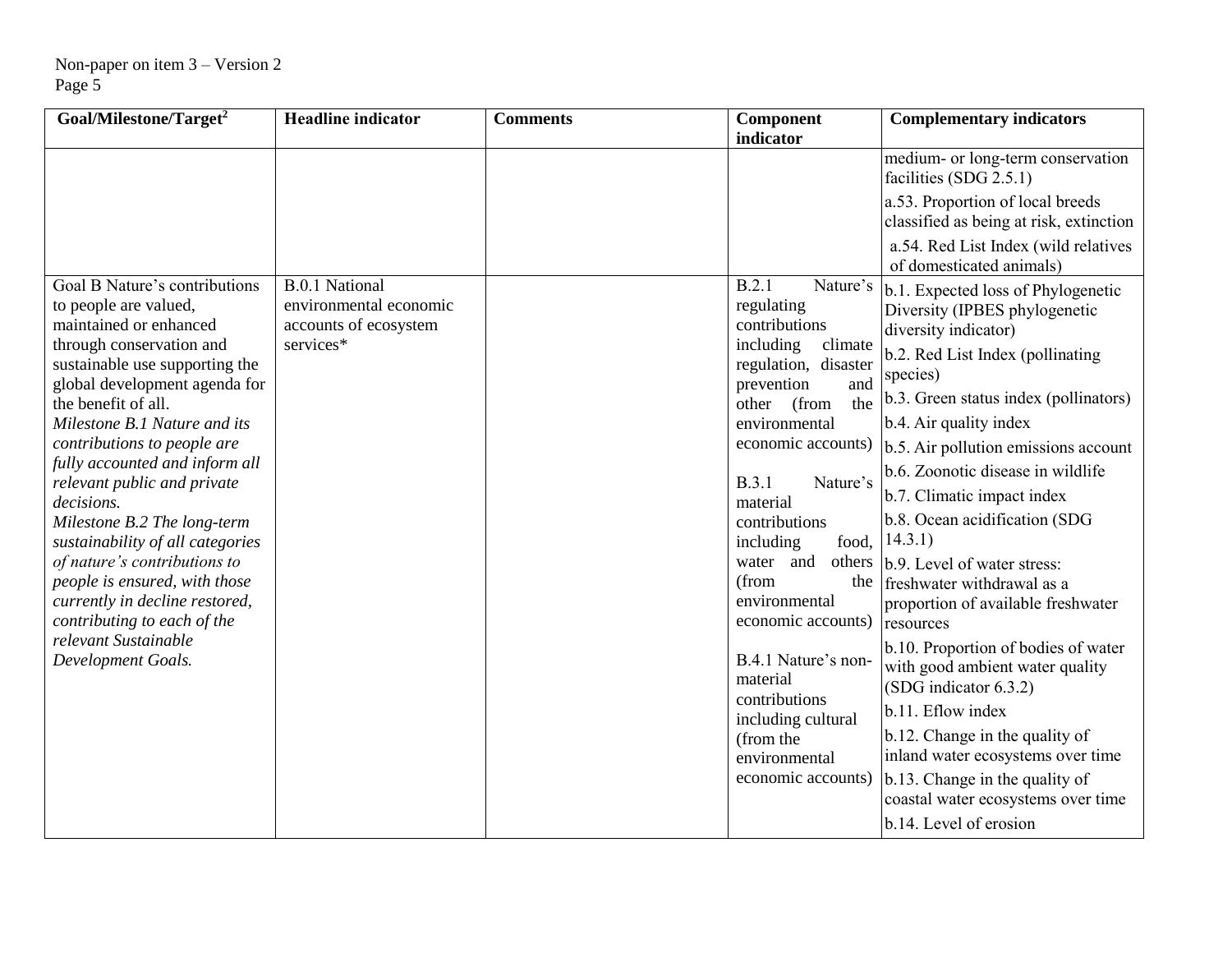| Goal/Milestone/Target <sup>2</sup> | <b>Headline</b> indicator | <b>Comments</b> | Component | <b>Complementary indicators</b>                                                                                                                                                                                                               |
|------------------------------------|---------------------------|-----------------|-----------|-----------------------------------------------------------------------------------------------------------------------------------------------------------------------------------------------------------------------------------------------|
|                                    |                           |                 | indicator | b.15. Number of deaths, missing<br>persons and directly affected<br>persons attributed to disasters per<br>100,000 population (SDG indicator<br>11.5.1)                                                                                       |
|                                    |                           |                 |           | b.16. Intact wilderness                                                                                                                                                                                                                       |
|                                    |                           |                 |           | b.17. Biofuel production                                                                                                                                                                                                                      |
|                                    |                           |                 |           | b.18. Maximum fish catch potential                                                                                                                                                                                                            |
|                                    |                           |                 |           | b.19. Population involved in<br>hunting and gathering                                                                                                                                                                                         |
|                                    |                           |                 |           | b.20. Prevalence of moderate or<br>severe food insecurity in the<br>population, based on the Food<br><b>Insecurity Experience Scale</b>                                                                                                       |
|                                    |                           |                 |           | b.21. Forestry Production & Trade<br>(Wood Fuel)                                                                                                                                                                                              |
|                                    |                           |                 |           | b.22. Trends in the legal trade of<br>medicinal plants                                                                                                                                                                                        |
|                                    |                           |                 |           | b.23. Visitor management<br>assessment                                                                                                                                                                                                        |
|                                    |                           |                 |           | b.24. Number of formal and non-<br>formal education programmes<br>transmitting spiritual and cultural<br>values in the UNESCO World<br>Network of Biosphere Reserves                                                                          |
|                                    |                           |                 |           | b.25. Number of mixed sites<br>(having both natural and cultural<br>Outstanding Universal Values),<br>cultural landscapes (recognized as<br>combined works of nature and<br>people) and natural sites with<br>cultural values including those |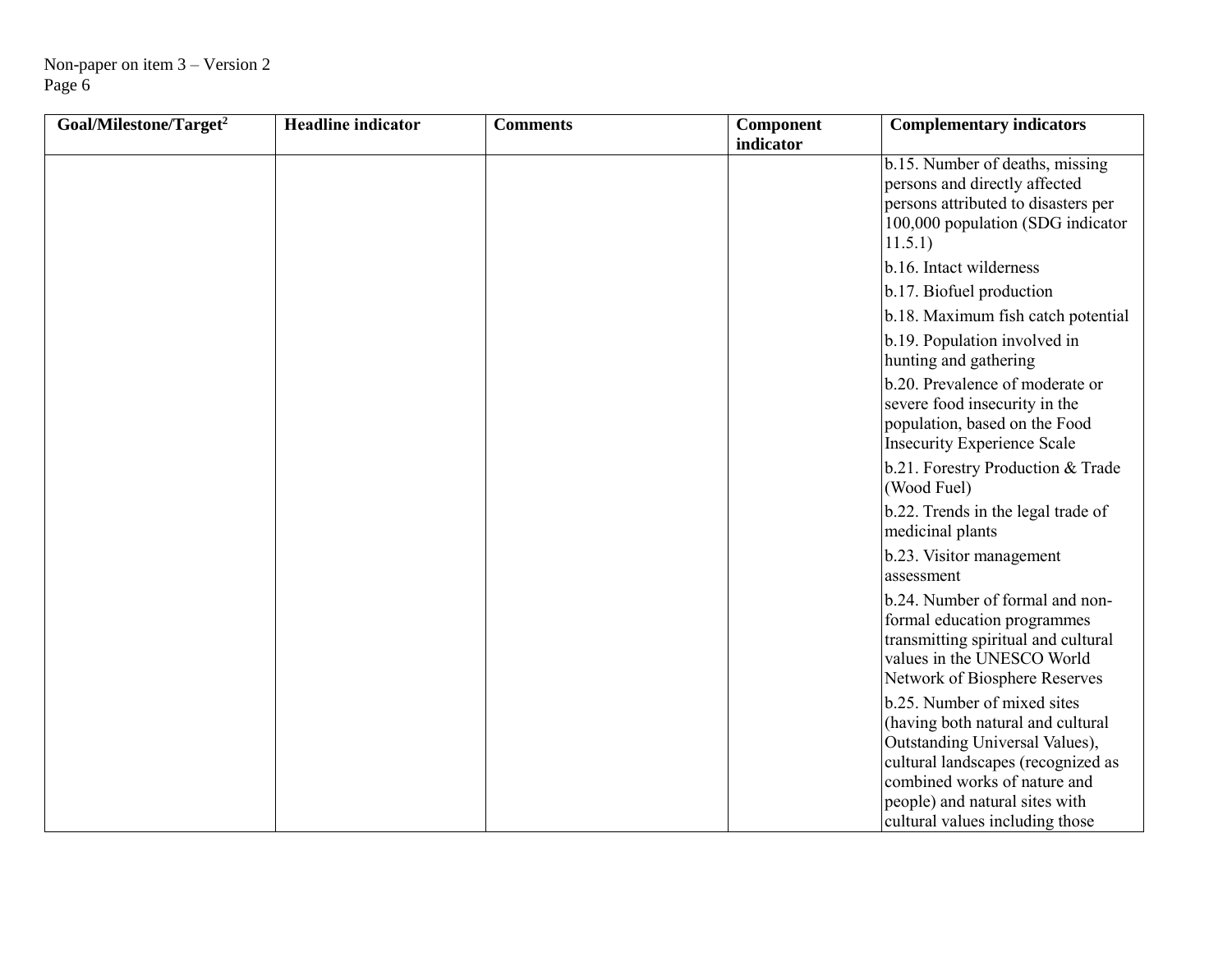| Goal/Milestone/Target <sup>2</sup>                                                                                                     | <b>Headline</b> indicator                                                             | <b>Comments</b> | Component<br>indicator | <b>Complementary indicators</b>                                                                                                                                |
|----------------------------------------------------------------------------------------------------------------------------------------|---------------------------------------------------------------------------------------|-----------------|------------------------|----------------------------------------------------------------------------------------------------------------------------------------------------------------|
|                                                                                                                                        |                                                                                       |                 |                        | supporting local and indigenous<br>knowledge and practices inscribed<br>on the UNESCO World Heritage<br>List and UNESCO World Network<br>of Biosphere Reserves |
|                                                                                                                                        |                                                                                       |                 |                        | b.26. Index of Linguistic Diversity -<br>Trends of linguistic diversity and<br>numbers of speakers of indigenous<br>languages                                  |
|                                                                                                                                        |                                                                                       |                 |                        | b.27. Index of development of the<br>standard- setting framework for the<br>protection and promotion of culture,<br>cultural rights and cultural diversity     |
|                                                                                                                                        |                                                                                       |                 |                        | b.28. Cultural vitality index                                                                                                                                  |
|                                                                                                                                        |                                                                                       |                 |                        | b.29. UNESCO Culture 2030<br>(multiple indicators)                                                                                                             |
| Goal C The benefits from the<br>utilization of genetic resources<br>are shared fairly and equitably,<br>with a substantial increase in | $C.0.1$ Indicator on<br>monetary benefits received<br>tbc*<br>C.0.2 Indicator on non- |                 |                        | c.1. Number of users that have<br>provided information relevant to the<br>utilization of genetic resources to<br>designated checkpoints                        |
| both monetary and non-<br>monetary benefits shared,<br>including for the conservation<br>and sustainable use of                        | monetary benefits tbc*                                                                |                 |                        | c.2. Total number of internationally<br>recognized certificates published in<br>the APB Clearing-House                                                         |
| biodiversity.<br>Milestone C.1 The share of<br>monetary benefits received by                                                           |                                                                                       |                 |                        | c.3. Number of checkpoint<br>communiqués published in the ABS<br>Clearing-House                                                                                |
| providers, including holders of<br>traditional knowledge, has<br>increased.                                                            |                                                                                       |                 |                        | c.4. Number of internationally<br>recognized certificates of<br>compliance for non-commercial                                                                  |
| Milestone C.2 Non-monetary<br>benefits, such as the                                                                                    |                                                                                       |                 |                        | purposes                                                                                                                                                       |
| participation of providers,                                                                                                            |                                                                                       |                 |                        |                                                                                                                                                                |
| including holders of                                                                                                                   |                                                                                       |                 |                        |                                                                                                                                                                |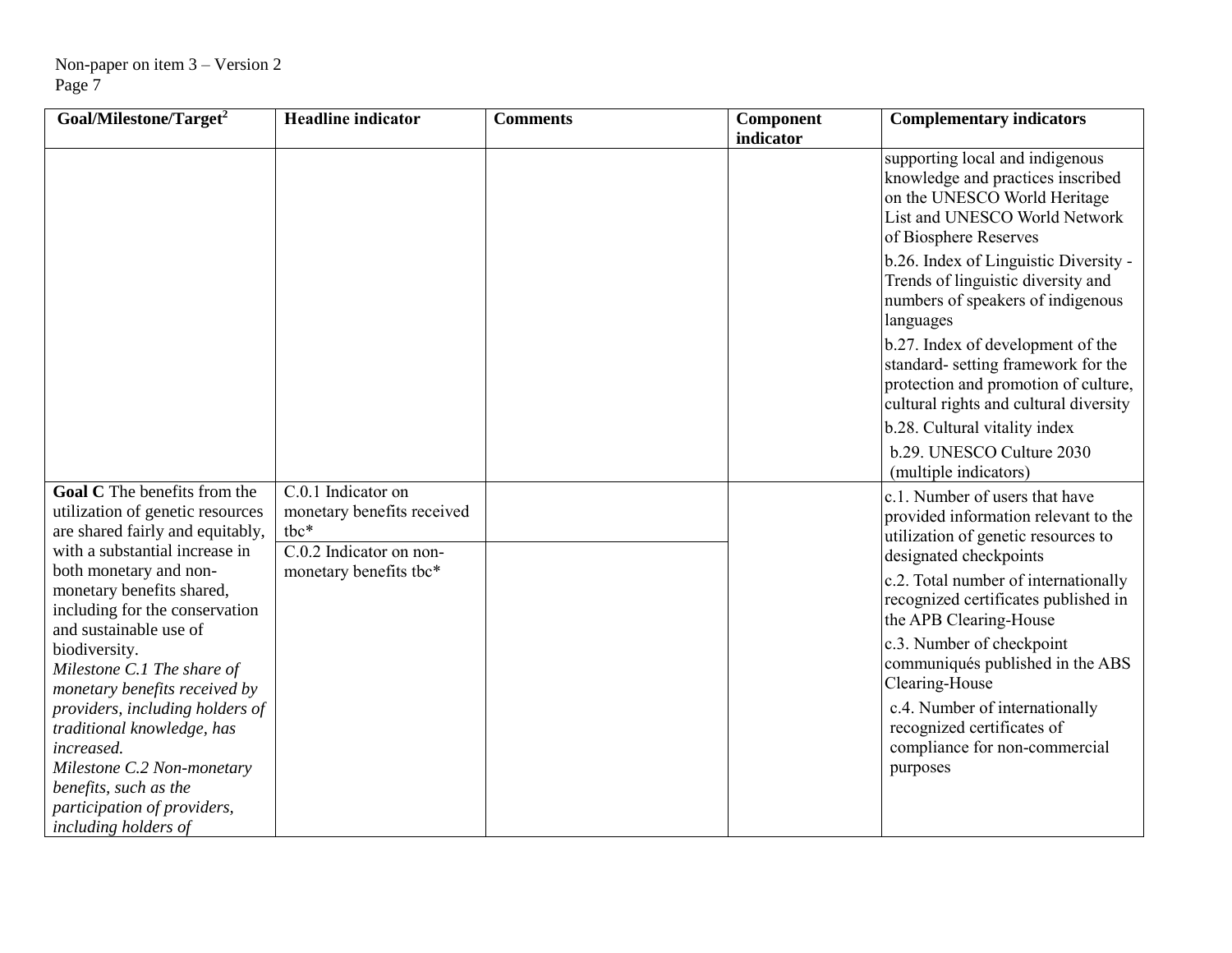| Goal/Milestone/Target <sup>2</sup>                              | <b>Headline</b> indicator   | <b>Comments</b> | Component<br>indicator | <b>Complementary indicators</b>             |
|-----------------------------------------------------------------|-----------------------------|-----------------|------------------------|---------------------------------------------|
| traditional knowledge, in                                       |                             |                 |                        |                                             |
| research and development, has                                   |                             |                 |                        |                                             |
| increased.                                                      |                             |                 |                        |                                             |
| Goal D The gap between                                          | D.0.1. Indicators on        |                 |                        | d.1. Financial resources captured in        |
| available financial and other                                   | funding for implementation  |                 |                        | the headline indicators for Target 18       |
| means of implementation, and                                    | of the global biodiversity  |                 |                        | d.2. Finance mobilized for                  |
| those necessary to achieve                                      | framework tbc (aligned      |                 |                        | capacity-building                           |
| Milestone D.1 Adequate                                          | with Target 19)*            |                 |                        | d.3. Financial and technical                |
| financial resources to                                          | D.0.2 Indicator on national |                 |                        |                                             |
| implement the framework are                                     | biodiversity planning       |                 |                        | assistance provided in dollars              |
| available and deployed,                                         | processes and means of      |                 |                        | (including through South-South,             |
| progressively closing the                                       | implementation tbc*         |                 |                        | North-South and triangular<br>cooperation)  |
| financing gap up to at least US                                 |                             |                 |                        | d.4. Finance mobilized for                  |
| \$700 billion per year by 2030.<br>Milestone D.2 Adequate other |                             |                 |                        | promoting the development,                  |
| means, including capacity-                                      |                             |                 |                        | transfer, dissemination and diffusion       |
| building and development,                                       |                             |                 |                        | of technology                               |
| technical and scientific                                        |                             |                 |                        |                                             |
| cooperation and technology                                      |                             |                 |                        | d.5. Number of scientists per<br>population |
| transfer to implement the                                       |                             |                 |                        |                                             |
| framework to 2030 are                                           |                             |                 |                        | d.6. Joint scientific papers published      |
| available and deployed.                                         |                             |                 |                        | (in Ocean Biodiversity Information          |
| Milestone D.3 Adequate                                          |                             |                 |                        | System (OBIS)) by sector                    |
| financial and other resources                                   |                             |                 |                        | d.7. Number of marine monitoring            |
| for the period 2030 to 2040                                     |                             |                 |                        | stations                                    |
| are planned or committed by                                     |                             |                 |                        | d.8. Number of water quality                |
| 2030.                                                           |                             |                 |                        | monitoring stations                         |
|                                                                 |                             |                 |                        | d.9. Nationally maintained research         |
|                                                                 |                             |                 |                        | vessels                                     |
|                                                                 |                             |                 |                        | d.10. Proportion of total research          |
|                                                                 |                             |                 |                        | budget allocated to research in the         |
|                                                                 |                             |                 |                        | field of marine technology                  |
|                                                                 |                             |                 |                        | d.11. Volume of official                    |
|                                                                 |                             |                 |                        | development assistance flows for            |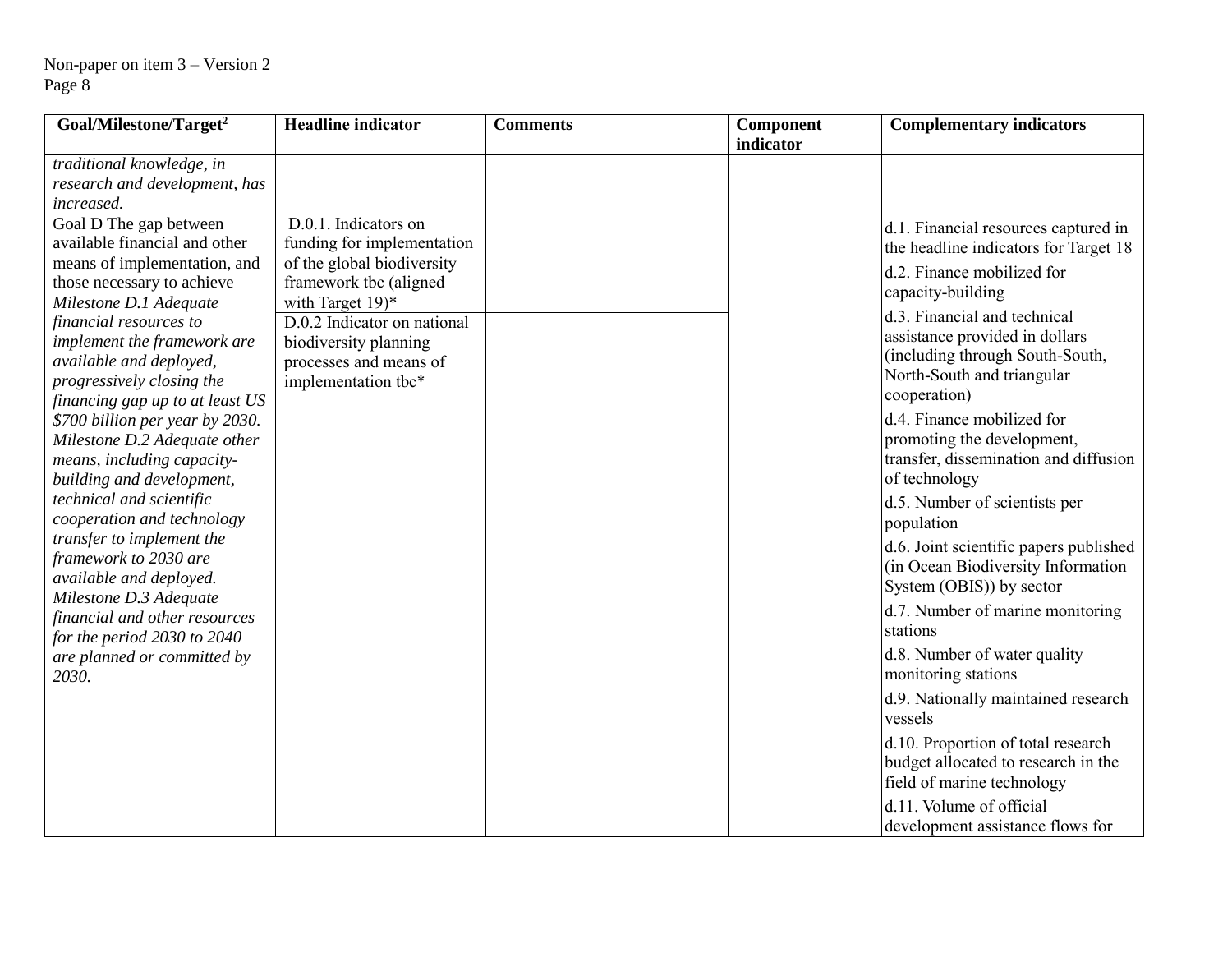| Goal/Milestone/Target <sup>2</sup>                                                                                                   | <b>Headline indicator</b>                                                        | <b>Comments</b>                                                                                                        | Component<br>indicator                                     | <b>Complementary indicators</b>                                                                                                                        |
|--------------------------------------------------------------------------------------------------------------------------------------|----------------------------------------------------------------------------------|------------------------------------------------------------------------------------------------------------------------|------------------------------------------------------------|--------------------------------------------------------------------------------------------------------------------------------------------------------|
|                                                                                                                                      |                                                                                  |                                                                                                                        |                                                            | scholarships by sector and type of<br>study                                                                                                            |
|                                                                                                                                      |                                                                                  |                                                                                                                        |                                                            | d.12. Global imports of information<br>and communication technology<br>(ICT) goods as presented by<br>bilateral trade flows by ICT goods<br>categories |
| Target 1. Ensure that all land<br>and sea areas globally are under<br>integrated<br>biodiversity-                                    | 1.0.1 Indicator of the<br>percentage of land and seas<br>covered by [landscape-  | Relevance: Green/yellow<br>Nationally feasible: yellow<br>Globally feasible with national                              | 1.2.1 Priority<br>retention of intact/<br>wilderness areas | t1.1. Number of countries using<br>natural capital accounts in planning<br>processes                                                                   |
| inclusive<br>spatial<br>planning<br>addressing land- and sea-use<br>change,<br>retaining<br>existing<br>intact and wilderness areas. | level] spatial [plans that<br>integrate] [integral]<br>biodiversity [plans] tbc* | disaggregation: Red<br><b>Readiness: Yellow</b><br>Summary: Relevant, not fully<br>operational                         |                                                            | t1.2. Percentage of spatial plans<br>utilising information on key<br>biodiversity areas                                                                |
|                                                                                                                                      |                                                                                  | Many Parties supported having<br>an indicator on spatial planning;<br>however, noted that this<br>indicator would need |                                                            | t1.3. Habitat patches located within<br>marine protected areas or<br>integrated coastal zone<br>management (ICZM)                                      |
|                                                                                                                                      |                                                                                  | development. Some Parties<br>suggested this indicator could be<br>a component level indicator.                         |                                                            | t1.4. Other spatial management<br>plans (not captured as ICZM or<br>marine spatial planning in 14.2.1)                                                 |
|                                                                                                                                      |                                                                                  | Some Parties noted to the need<br>to capture the issue of habitat<br>loss and land/sea change at the                   |                                                            | t1.5. Number of countries using<br>ocean accounts in planning<br>processes                                                                             |
|                                                                                                                                      |                                                                                  | headline level. Some<br>alternative headline indicators<br>were proposed.                                              |                                                            | t1.6. Proportion of transboundary<br>basin area with an operational<br>arrangement for water cooperation<br>(SDG indicator 6.5.2)                      |
|                                                                                                                                      |                                                                                  |                                                                                                                        |                                                            | t1.7. Percent of total land area that<br>is under cultivation                                                                                          |
| Target 2. Ensure that at least                                                                                                       | 2.0.1 [Percentage][Area] of                                                      | Relevance: Green                                                                                                       | 2.2.1 Maintenance                                          | t2.1. Habitat distributional range                                                                                                                     |
| 20 per cent of degraded                                                                                                              | degraded [and] [or]                                                              | Nationally feasible: Yellow/red                                                                                        | and restoration of                                         | t2.2. Index of Species Rarity Sites,                                                                                                                   |
| freshwater, marine and<br>terrestrial ecosystems are                                                                                 | converted ecosystems that                                                        | Globally feasible with national<br>disaggregation: Red/yellow                                                          | connectivity of<br>natural ecosystems                      | High Biodiversity Areas, Large                                                                                                                         |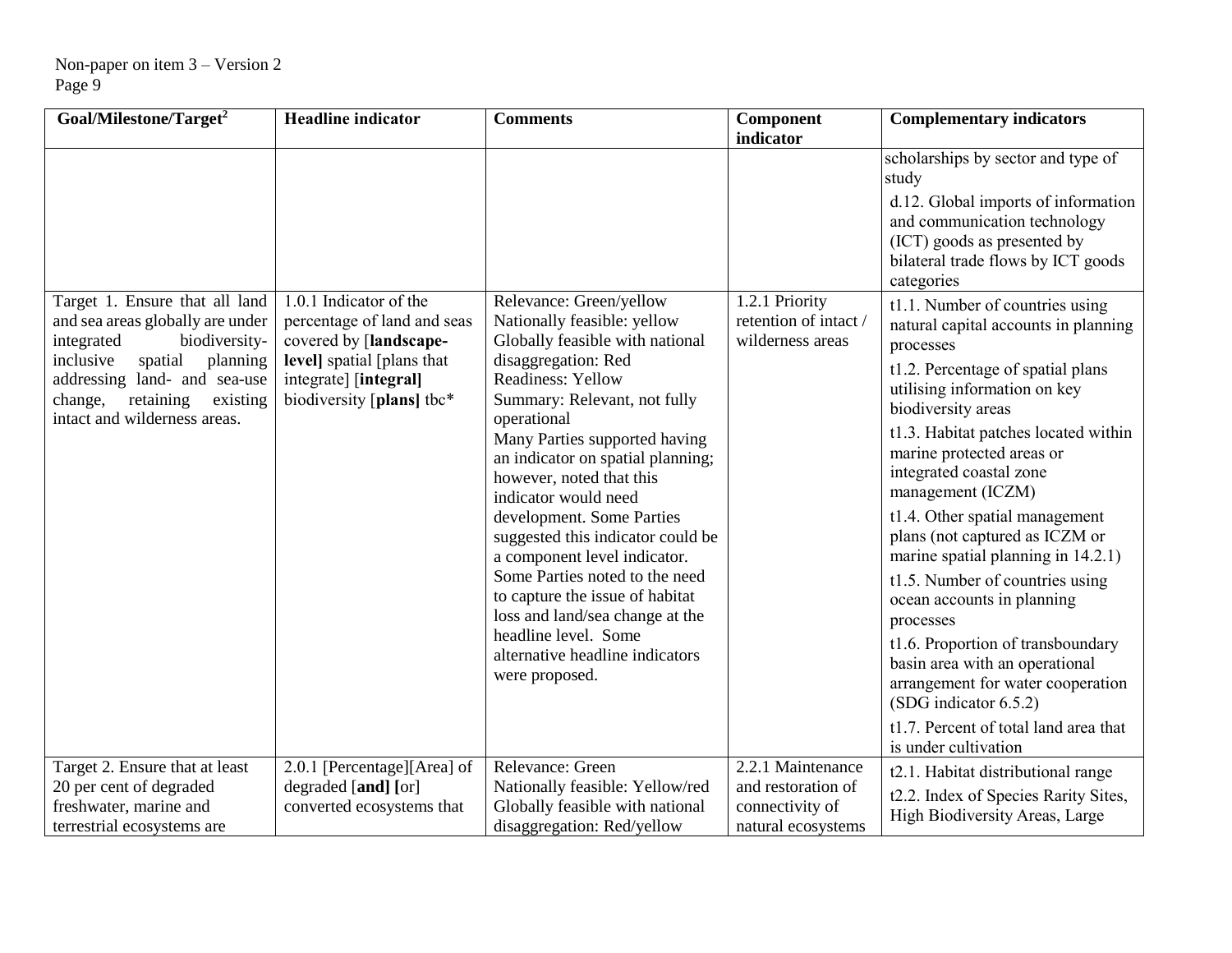| Goal/Milestone/Target <sup>2</sup>                                                                | <b>Headline indicator</b>             | <b>Comments</b>                                                                                                                                                                                                   | Component | <b>Complementary indicators</b>                                                                                                                                                                                                                                                                                                                                                                                                                                                                                                                                 |
|---------------------------------------------------------------------------------------------------|---------------------------------------|-------------------------------------------------------------------------------------------------------------------------------------------------------------------------------------------------------------------|-----------|-----------------------------------------------------------------------------------------------------------------------------------------------------------------------------------------------------------------------------------------------------------------------------------------------------------------------------------------------------------------------------------------------------------------------------------------------------------------------------------------------------------------------------------------------------------------|
| under restoration, ensuring<br>connectivity among them and<br>focusing on priority<br>ecosystems. | are under [ecological]<br>restoration | Readiness: Yellow/red<br><b>Summary: Relevant, not fully</b><br>operational<br>Many Parties mentioned the<br>need to capture restoration at the<br>headline level. A few alternative<br>indicators were proposed. | indicator | Mammal Landscapes, Intact<br>Wilderness and Climate<br><b>Stabilization Areas</b><br>t2.3. Increase in secondary natural<br>forest cover<br>t2.4. Annual Tropical Primary Tree<br>Cover Loss<br>t2.5. Forest Landscape Integrity<br>Index<br>t2.6. Global Ecosystem Restoration<br>Index<br>t2.7. Cumulative human impacts on<br>marine ecosystems.<br>t2.8. Physical damage to seafloor<br>habitats<br>t <sub>2.9</sub> . Free flowing rivers<br>t2.10. Percentage of cropped<br>landscapes with at least 10 %<br>natural land<br>t2.11. Bioclimatic Ecosystem |
|                                                                                                   |                                       |                                                                                                                                                                                                                   |           | Resilience Index (BERI)                                                                                                                                                                                                                                                                                                                                                                                                                                                                                                                                         |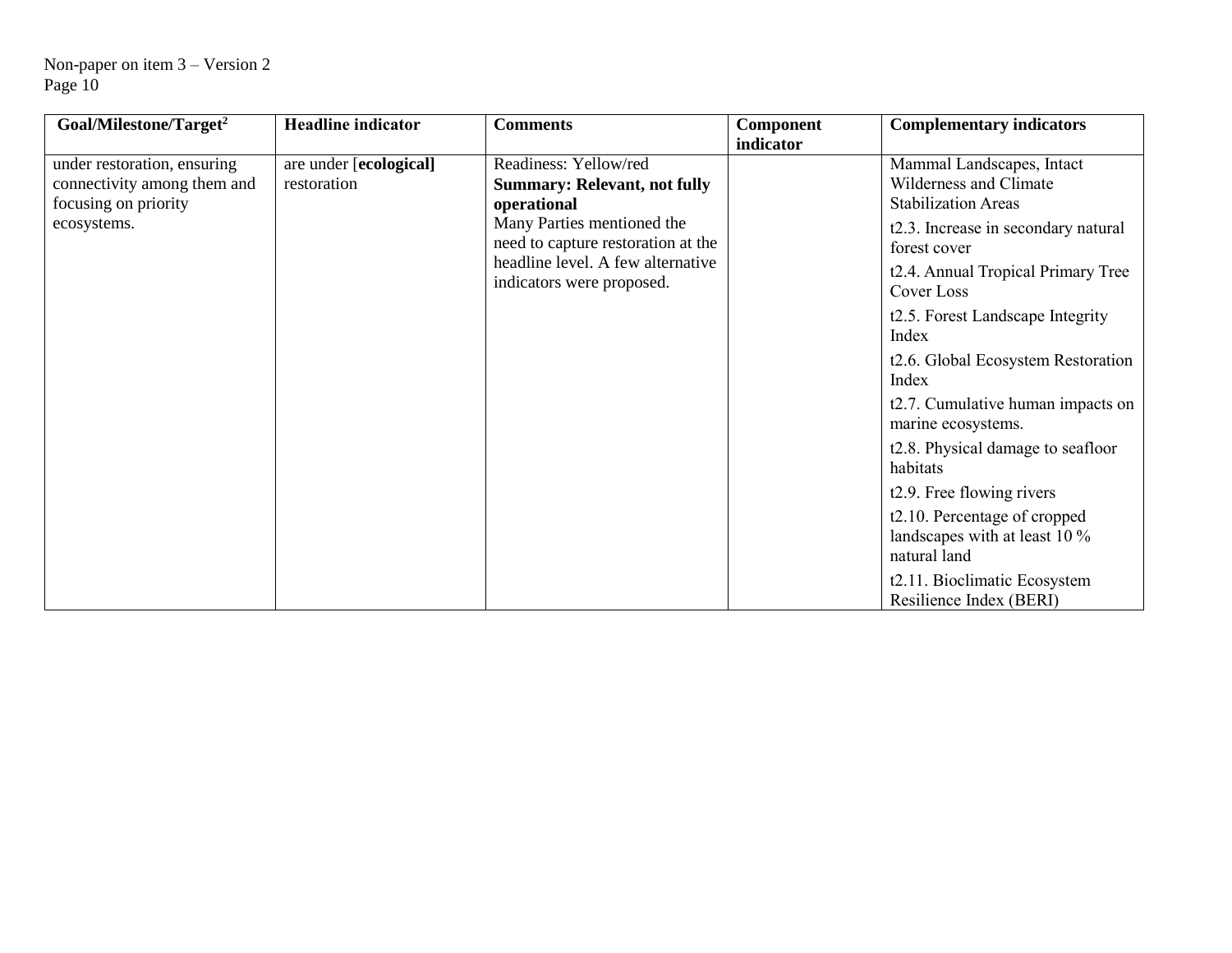| Target 3. Ensure that at least<br>30 per cent globally of land<br>areas and of sea areas,<br>especially areas of particular<br>importance for biodiversity<br>and its contributions to people,<br>are conserved through<br>effectively and equitably<br>managed, ecologically<br>representative and well-<br>connected systems of protected<br>areas and other effective area-<br>based conservation measures,<br>and integrated into the wider<br>landscapes and seascapes. | 3.0.1 [Percentage]<br>[Coverage] of protected<br>areas and OECMS, by<br>effectiveness, [ecosystem]<br>type,] [KBA/EBSA status] | Relevance: Green/yellow<br>Nationally feasible:<br>green/yellow<br>Globally feasible with national<br>disaggregation: green/yellow<br>Readiness: green/yellow<br>Summary: Relevant, mostly<br>ready to use<br>While Parties noted the<br>importance of tracking protected<br>areas, many Parties stressed the<br>need to capture effectiveness,<br>implementation,<br>representativeness and other<br>aspects of protected area<br>coverage. A few additional<br>indicators were proposed. | 3.2.1 Protected area<br>coverage of key<br>biodiversity<br>areas<br>[and/or<br>ecologically<br><b>or</b><br>biologically<br>significant<br>areas](SDG 14.5.1,<br>15.1.2 and 15.4.1)<br>3.3.1<br>Protected<br>Area Management<br>Effectiveness<br>(PAME) (Protected<br>Planet)<br>3.4.1 Species<br>Protection Index<br>(GEOBON) | t3.1. Protected area downgrading,<br>downsizing and degazettement<br>(PADDD)<br>t3.2. Status of key biodiversity<br>areas<br>t3.3. Protected area coverage of<br>key biodiversity areas<br>t3.4. Protected area coverage of<br>coral reefs<br>t3.5. IUCN Green List of Protected<br>and Conserved Areas<br>t3.6. Number of hectares of<br>UNESCO designated sites (natural<br>and mixed World Heritage sites and<br><b>Biosphere Reserves)</b><br>t3.7. Proportion of terrestrial,<br>freshwater and marine ecological<br>regions which are conserved by<br>protected areas or other effective<br>area-based conservation measures<br>t3.8. Species Protection Index<br>t3.9. Protected Area Connectedness<br>Index (PARC-Connectedness)<br>t3.10. Ramsar Management<br>Effectiveness Tracking Tool (R-<br>METT)<br>t3.11. Number of protected areas<br>that have completed a site-level<br>assessment of governance and<br>equity (SAGE)<br>t3.12. Number of certified forest<br>areas under sustainable<br>management with verified impacts<br>on biodiversity conservation |
|------------------------------------------------------------------------------------------------------------------------------------------------------------------------------------------------------------------------------------------------------------------------------------------------------------------------------------------------------------------------------------------------------------------------------------------------------------------------------|--------------------------------------------------------------------------------------------------------------------------------|--------------------------------------------------------------------------------------------------------------------------------------------------------------------------------------------------------------------------------------------------------------------------------------------------------------------------------------------------------------------------------------------------------------------------------------------------------------------------------------------|--------------------------------------------------------------------------------------------------------------------------------------------------------------------------------------------------------------------------------------------------------------------------------------------------------------------------------|-------------------------------------------------------------------------------------------------------------------------------------------------------------------------------------------------------------------------------------------------------------------------------------------------------------------------------------------------------------------------------------------------------------------------------------------------------------------------------------------------------------------------------------------------------------------------------------------------------------------------------------------------------------------------------------------------------------------------------------------------------------------------------------------------------------------------------------------------------------------------------------------------------------------------------------------------------------------------------------------------------------------------------------------------------------------------------|
|------------------------------------------------------------------------------------------------------------------------------------------------------------------------------------------------------------------------------------------------------------------------------------------------------------------------------------------------------------------------------------------------------------------------------------------------------------------------------|--------------------------------------------------------------------------------------------------------------------------------|--------------------------------------------------------------------------------------------------------------------------------------------------------------------------------------------------------------------------------------------------------------------------------------------------------------------------------------------------------------------------------------------------------------------------------------------------------------------------------------------|--------------------------------------------------------------------------------------------------------------------------------------------------------------------------------------------------------------------------------------------------------------------------------------------------------------------------------|-------------------------------------------------------------------------------------------------------------------------------------------------------------------------------------------------------------------------------------------------------------------------------------------------------------------------------------------------------------------------------------------------------------------------------------------------------------------------------------------------------------------------------------------------------------------------------------------------------------------------------------------------------------------------------------------------------------------------------------------------------------------------------------------------------------------------------------------------------------------------------------------------------------------------------------------------------------------------------------------------------------------------------------------------------------------------------|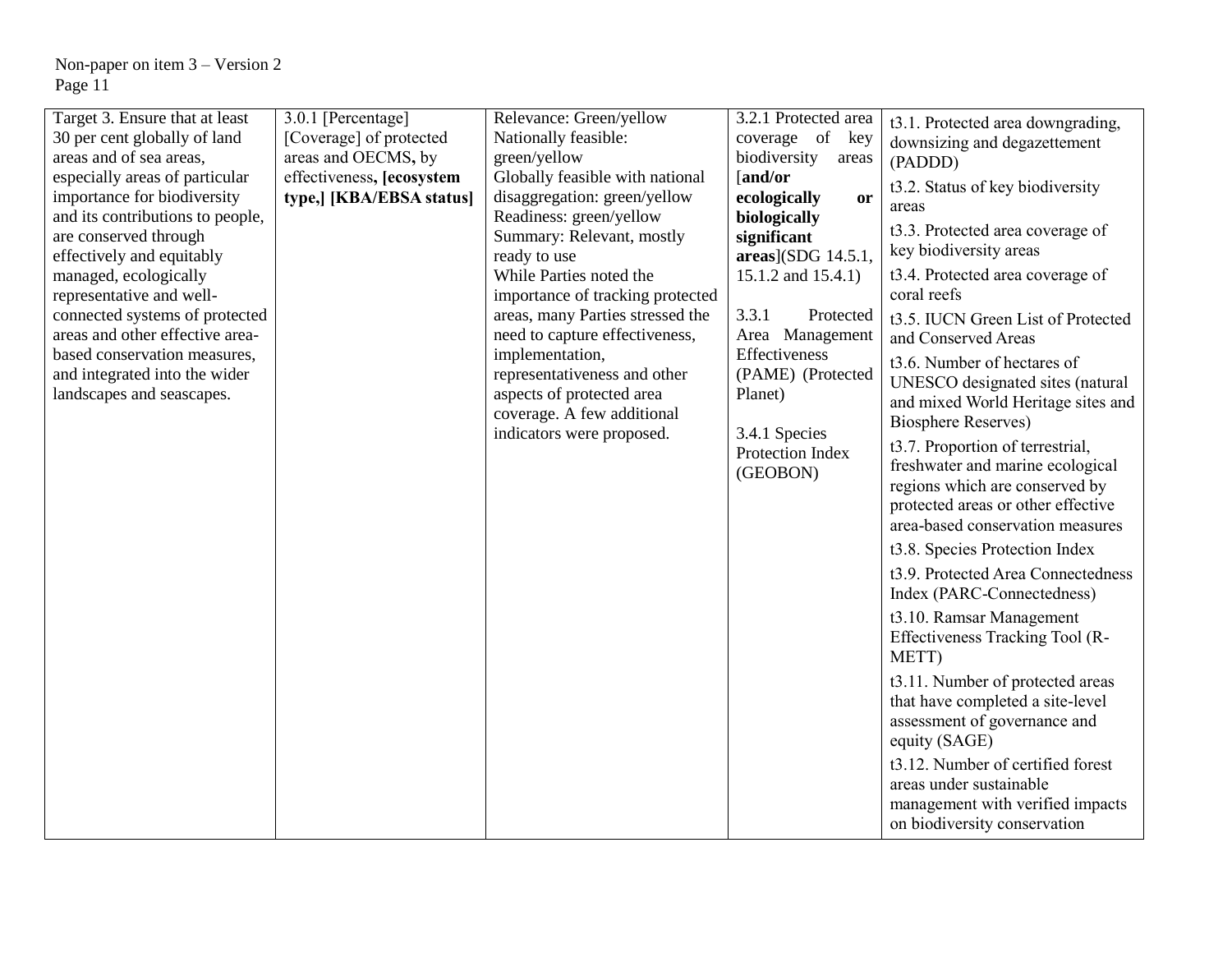|                                                                                                                                                                                                                                                                                                                                |                                                                                                                                                                                                                                                                                                                                             |                                                                                                                                                                                                                                                                                                                                                                                                                                                                                                                                                                                                                                                                                                                                                                                                                                                     |                                                  | t3.13. Percentage of biosphere<br>reserves that have a positive<br>conservation outcome and effective<br>management<br>t3.14. Extent of indigenous peoples<br>and local communities' lands hat<br>have some form of recognition                                                                                                                         |
|--------------------------------------------------------------------------------------------------------------------------------------------------------------------------------------------------------------------------------------------------------------------------------------------------------------------------------|---------------------------------------------------------------------------------------------------------------------------------------------------------------------------------------------------------------------------------------------------------------------------------------------------------------------------------------------|-----------------------------------------------------------------------------------------------------------------------------------------------------------------------------------------------------------------------------------------------------------------------------------------------------------------------------------------------------------------------------------------------------------------------------------------------------------------------------------------------------------------------------------------------------------------------------------------------------------------------------------------------------------------------------------------------------------------------------------------------------------------------------------------------------------------------------------------------------|--------------------------------------------------|---------------------------------------------------------------------------------------------------------------------------------------------------------------------------------------------------------------------------------------------------------------------------------------------------------------------------------------------------------|
| Target 4. Ensure active<br>management actions to enable<br>the recovery and conservation<br>of species and the genetic<br>diversity of wild and<br>domesticated species,<br>including through ex situ<br>conservation, and effectively<br>manage human-wildlife<br>interactions to avoid or reduce<br>human-wildlife conflict. | 4.0.1 Proportion of species<br>populations that are affected<br>by human wildlife conflict<br>[requiring]<br>intensive<br>recovery due to human<br>wildlife conflict]<br>4.0.2 Number of plant [and<br>animal] genetic resources<br>[for food and agriculture]<br>secured in medium or long-<br>term conservation facilities<br>(SDG 2.5.1) | Relevance: Yellow<br>Nationally feasible: Red<br>Globally feasible with national<br>disaggregation: Red<br>Readiness: Red<br>Summary: Medium relevant, not<br>fully operational<br>Many Parties expressed that the<br>indicators under this target<br>depended on the final wording<br>of the target. Additionally, many<br>Parties expressed that this<br>indicator may not be feasible.<br>Relevance: Yellow<br>Nationally feasible: Yellow<br>Globally feasible with national<br>disaggregation: Green/yellow<br>Readiness: Green/yellow<br>Summary: Medium relevant,<br>mostly ready to use<br>Many Parties expressed that this<br>indicator would be more<br>relevant with the inclusion of<br>animal resources. This indicator<br>is an existing SDG indicator.<br>Some additional indicators were<br>proposed by Parties for this<br>target. | 4.1.1 Green Status<br>of Species Index<br>(IUCN) | t4.1. Species threat abatement and<br>restoration metric<br>t4.2. IUCN Green Status of Species<br>Index by sub-indicators<br>t4.3. Changing status of<br>evolutionary distinct and globally<br>endangered species (EDGE Index)<br>t4.4. Percentage of threatened<br>species that are improving in status.<br>t4.5. Number of CMS daughter<br>agreements |
|                                                                                                                                                                                                                                                                                                                                |                                                                                                                                                                                                                                                                                                                                             |                                                                                                                                                                                                                                                                                                                                                                                                                                                                                                                                                                                                                                                                                                                                                                                                                                                     |                                                  |                                                                                                                                                                                                                                                                                                                                                         |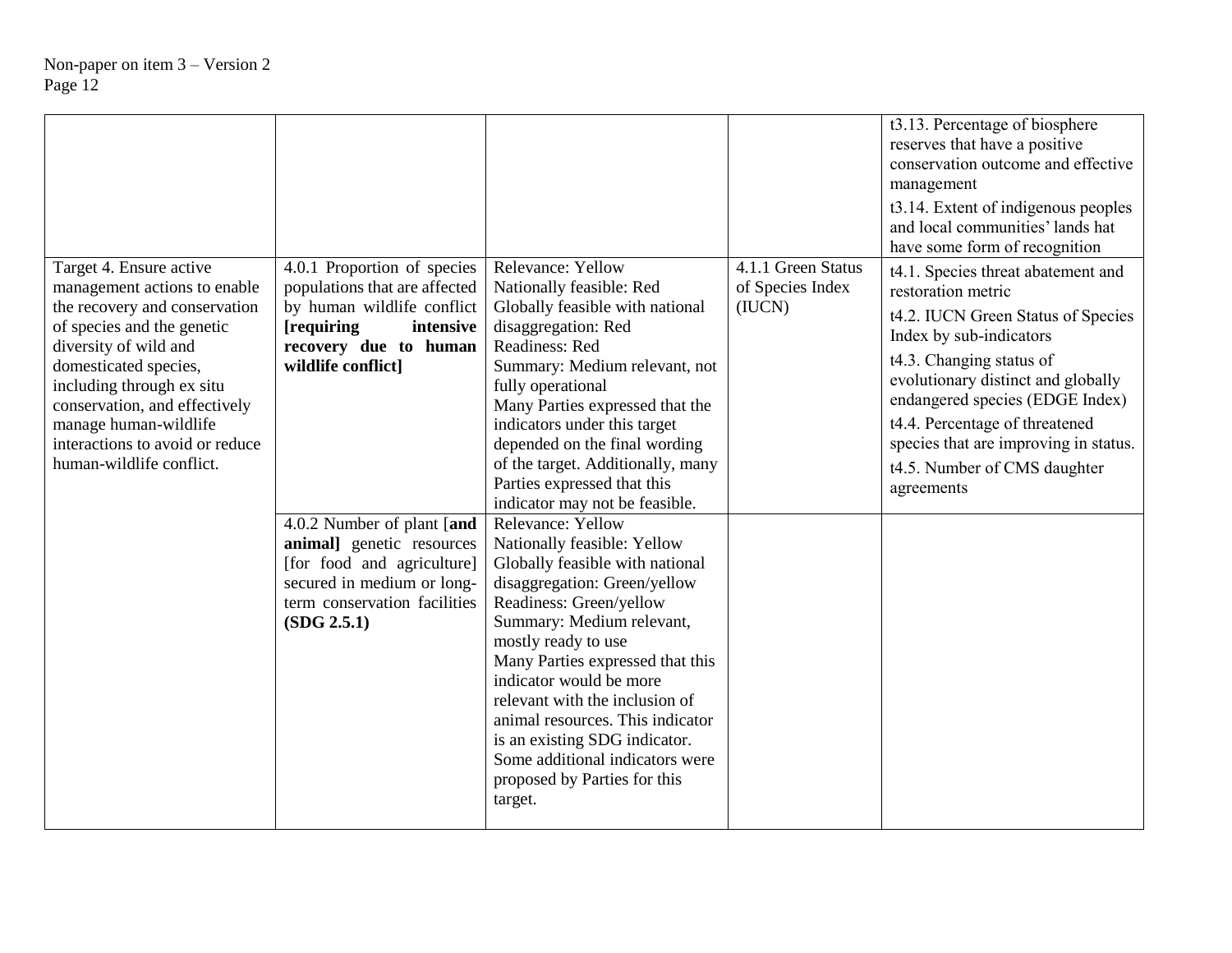| Target 5. Ensure that the<br>harvesting, trade and use of<br>wild species is sustainable,<br>legal, and safe for human<br>health. | 5.0.1 Proportion of<br>[wildlife] [wild<br>species][wood and plant]<br>that is harvested and traded<br>legally and sustainably | Relevance: Green<br>Nationally feasible: Yellow<br>Globally feasible with national<br>disaggregation: Yellow<br>Readiness: Green/yellow<br>Summary: Relevant, not fully<br>operational<br>Many Parties felt this indicator<br>could be operationalized even<br>though it is not available yet.<br>Some additional indicators were<br>proposed. | t5.1. Sustainable watershed and<br>inland fisheries index<br>t5.2. Marine Stewardship Council<br>Fish catch<br>t5.3. Total catch of cetaceans under<br>International Convention for the<br><b>Regulation of Whaling</b><br>t5.4. By catch of vulnerable and<br>non-target species<br>t5.5 Degree of implementation of<br>international instruments aiming to<br>combat illegal, unreported and<br>unregulated fishing (SDG indicator<br>$14.6.1$ ).<br>t5.6. Proportion of legal and illegal<br>wildlife trade consisting of species<br>threatened with extinction<br>t5.7. Illegal trade by CITES species<br>classification<br>t5.8. Number of countries<br>incorporating trade in their national<br>biodiversity policy<br>t5.9. The conservation status of<br>species listed in the CITES<br>Appendices has stabilized or<br>improved<br>t5.10. Implementation of measures<br>designed to minimize the impacts<br>of fisheries and hunting on<br>migratory species and their habitats |
|-----------------------------------------------------------------------------------------------------------------------------------|--------------------------------------------------------------------------------------------------------------------------------|------------------------------------------------------------------------------------------------------------------------------------------------------------------------------------------------------------------------------------------------------------------------------------------------------------------------------------------------|------------------------------------------------------------------------------------------------------------------------------------------------------------------------------------------------------------------------------------------------------------------------------------------------------------------------------------------------------------------------------------------------------------------------------------------------------------------------------------------------------------------------------------------------------------------------------------------------------------------------------------------------------------------------------------------------------------------------------------------------------------------------------------------------------------------------------------------------------------------------------------------------------------------------------------------------------------------------------------------|
|                                                                                                                                   | 5.0.2 Proportion of fish<br>stocks within biologically<br>sustainable levels (SDG<br>14.4.1)                                   | Relevance: Green<br>Nationally feasible:<br>Green/yellow                                                                                                                                                                                                                                                                                       |                                                                                                                                                                                                                                                                                                                                                                                                                                                                                                                                                                                                                                                                                                                                                                                                                                                                                                                                                                                          |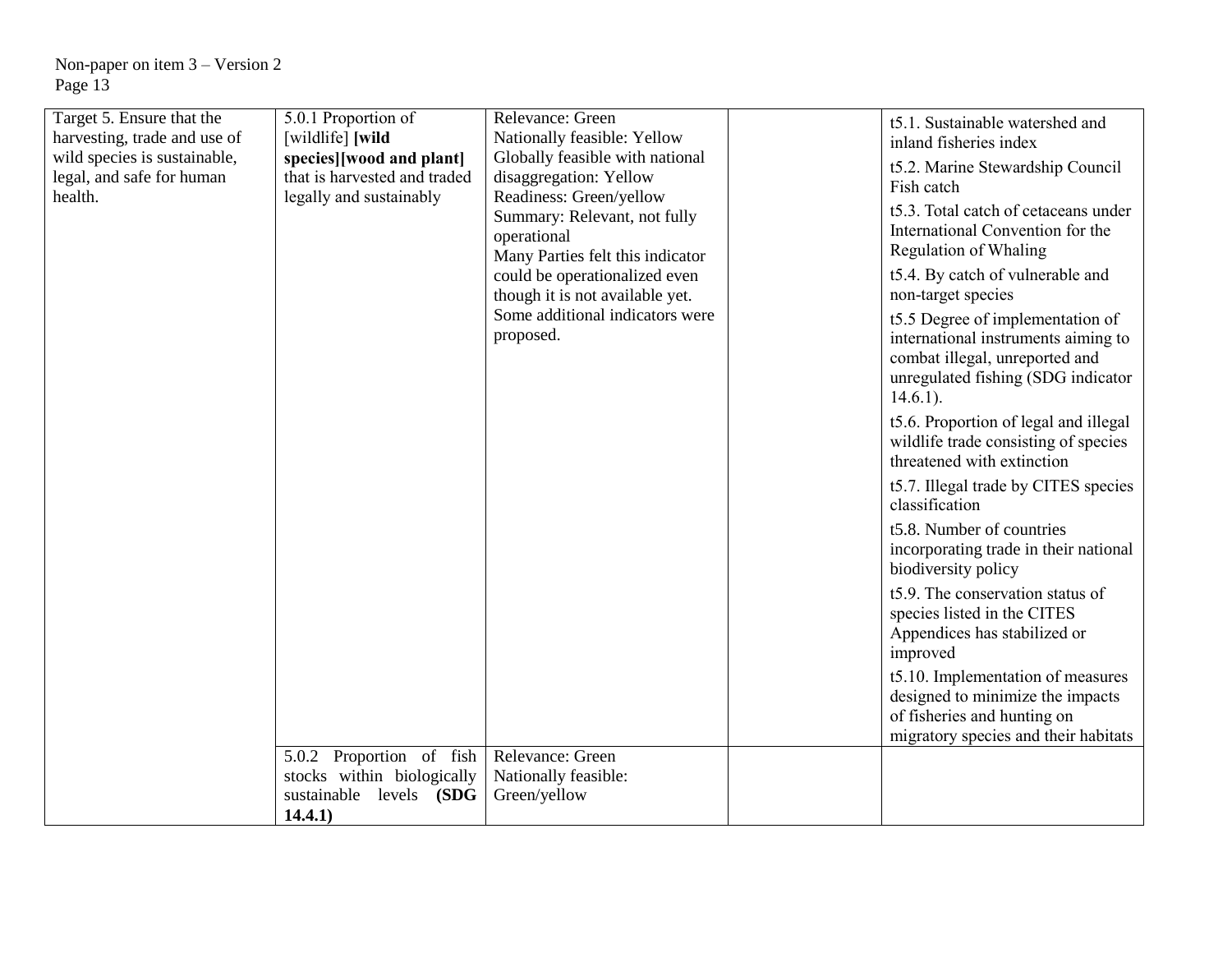|                                                                                                                                                                                                                                                                                                                                              |                                                                                                                                                                                        | Globally feasible with national<br>disaggregation: Green/yellow<br>Readiness: Green<br>Summary: Relevant and ready to<br>use<br>Parties expressed that this<br>indicator is relevant at the<br>headline level. However, many<br>Parties noted that a broader<br>indicator capturing freshwater<br>fish or other species would be<br>relevant, most                                                                   |                                                                                                                                        |                                                                                                                                                                                                                                                                                                          |
|----------------------------------------------------------------------------------------------------------------------------------------------------------------------------------------------------------------------------------------------------------------------------------------------------------------------------------------------|----------------------------------------------------------------------------------------------------------------------------------------------------------------------------------------|----------------------------------------------------------------------------------------------------------------------------------------------------------------------------------------------------------------------------------------------------------------------------------------------------------------------------------------------------------------------------------------------------------------------|----------------------------------------------------------------------------------------------------------------------------------------|----------------------------------------------------------------------------------------------------------------------------------------------------------------------------------------------------------------------------------------------------------------------------------------------------------|
| Target 6. Manage pathways for<br>the introduction of invasive<br>alien species, preventing, or<br>reducing their rate of<br>introduction and establishment<br>by at least 50 per cent, and<br>control or eradicate invasive<br>alien species to eliminate or<br>reduce their impacts, focusing<br>on priority species and priority<br>sites. | 6.0.1 Rate of invasive alien<br>species spread [and rate of<br>impact]                                                                                                                 | Relevance: Yellow / Green if<br>impact included*<br>Nationally feasible: Yellow<br>Globally feasible with national<br>disaggregation: Green/yellow*<br><b>Readiness: Yellow</b><br>Summary: Relevant, mostly<br>ready to use<br>Some Parties note that this<br>indicator should address the<br>impact of invasive alien species<br>and not only their spread.<br>Alternative indicators were<br>proposed by Parties. | 6.3.1 Rate of<br>invasive alien<br>species impact<br>(GEOBON)                                                                          | t6.1. Number of invasive alien<br>species in national lists as per the<br>Global Register of Introduced and<br><b>Invasive Species</b><br>t6.2. Proportion of countries<br>adopting relevant national<br>legislation and adequately<br>resourcing the prevention or<br>control of invasive alien species |
| Target 7. Reduce pollution<br>from all sources to levels that<br>are not harmful to biodiversity<br>and ecosystem functions and<br>human health, including by<br>reducing nutrients lost to the<br>environment by at least half,<br>and pesticides by at least two                                                                           | 7.0.1 Index of coastal<br>eutrophication potential<br>(excess nitrogen and<br>phosphate loading,<br>exported from national<br>boundaries) [by<br>waterbody][by basin]<br>(SDG 14.1.1a) | Relevance: Green/yellow<br>Nationally feasible:<br>Green/yellow<br>Globally feasible with national<br>disaggregation: Green/yellow<br>Readiness: Green<br>Summary: Medium relevant and<br>mostly ready to use                                                                                                                                                                                                        | 7.1.1 Fertilizer use<br>(FAO)<br>7.1.2 Proportion of<br>domestic and<br>industrial<br>wastewater flow<br>safely treated (SDG<br>6.3.1) | t7.1 Trends in Loss of Reactive<br>Nitrogen to the Environment.                                                                                                                                                                                                                                          |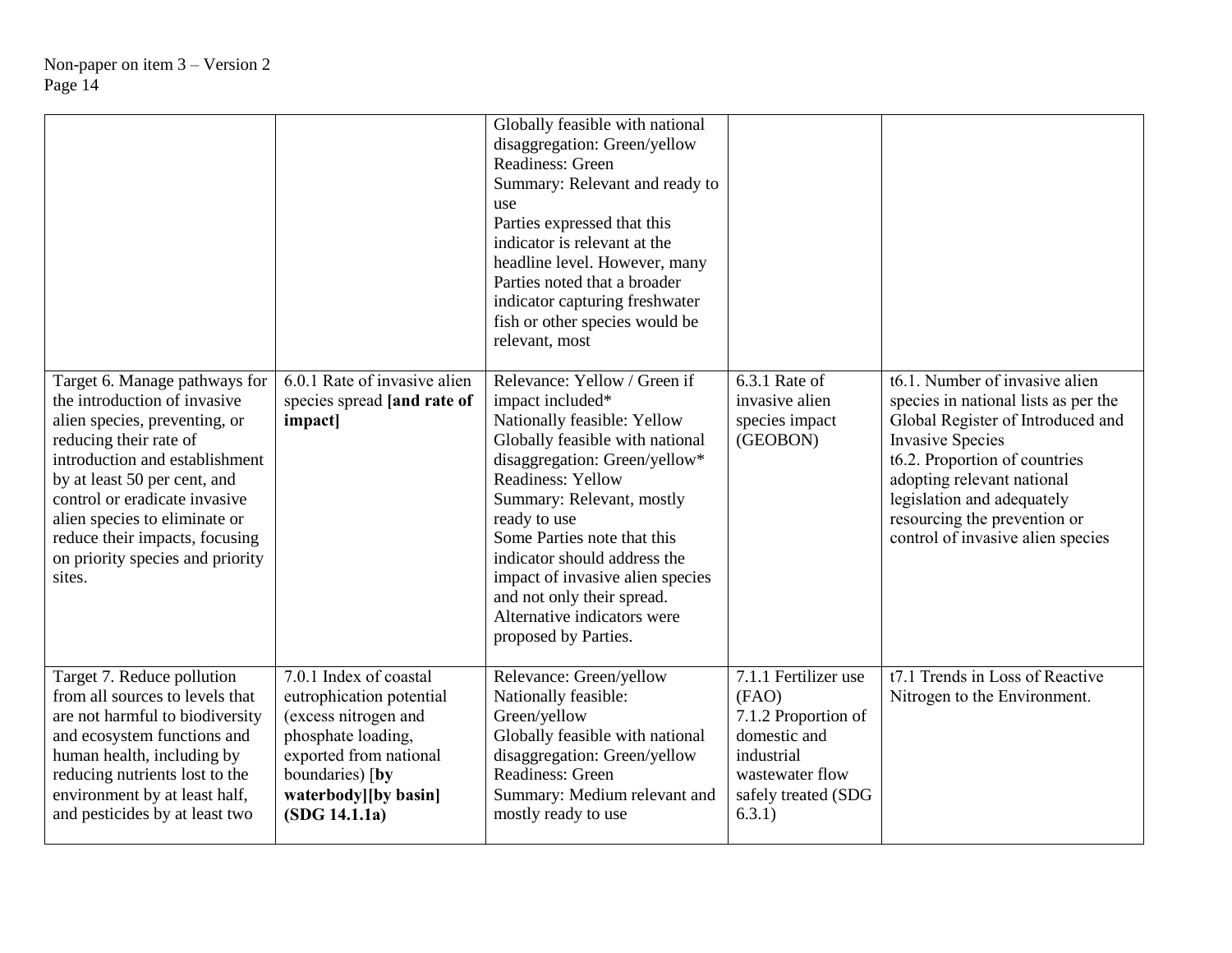| thirds and eliminating the  |                               | Some Parties felt that this         | 7.4.1 Municipal  |  |
|-----------------------------|-------------------------------|-------------------------------------|------------------|--|
| discharge of plastic waste. |                               | indicator missed key aspects of     | solid waste      |  |
|                             |                               | eutrophication, including           | collected and    |  |
|                             |                               | impacts on terrestrial              | managed (SDG     |  |
|                             |                               | ecosystems and proposed             | 11.6.1)          |  |
|                             |                               | additional or alternative           | 7.4.2 Underwater |  |
|                             |                               | indicators. Other Parties felt that |                  |  |
|                             |                               |                                     | noise pollution  |  |
|                             |                               | this indicator should be included   | 7.4.3 Hazardous  |  |
|                             |                               | at the headline level.              | waste generation |  |
|                             | 7.0.2 Floating plastic debris | Relevance: Yellow                   | (SDG 12.4.2)     |  |
|                             | density [by micro and         | Nationally feasible: Yellow         |                  |  |
|                             | macro plastics] (SDG          | Globally feasible with national     |                  |  |
|                             | 14.1.1 <sub>b</sub>           | disaggregation: Yellow              |                  |  |
|                             |                               | <b>Readiness: Yellow</b>            |                  |  |
|                             |                               | Summary: Medium relevant, not       |                  |  |
|                             |                               | fully operational                   |                  |  |
|                             |                               | Some Parties felt that other        |                  |  |
|                             |                               | indicators related to impacts or    |                  |  |
|                             |                               | other aspects of pollution would    |                  |  |
|                             |                               | be better suited for use at the     |                  |  |
|                             |                               | headline level. Other Parties       |                  |  |
|                             |                               | supported the use of this           |                  |  |
|                             |                               | indicator.                          |                  |  |
|                             | 7.0.3 [Most hazardous]        | Relevance: Red/yellow               |                  |  |
|                             | Pesticide [use] [load] [per   | Nationally feasible: Yellow         |                  |  |
|                             | area of cropland]             | Globally feasible with national     |                  |  |
|                             |                               | disaggregation: Red                 |                  |  |
|                             |                               | <b>Readiness: Yellow</b>            |                  |  |
|                             |                               |                                     |                  |  |
|                             |                               | Summary: Less relevant, not         |                  |  |
|                             |                               | fully operational                   |                  |  |
|                             |                               | While many Parties noted the        |                  |  |
|                             |                               | need for either one indicator or a  |                  |  |
|                             |                               | number of indicators to capture     |                  |  |
|                             |                               | different types of pollution,       |                  |  |
|                             |                               | many Parties noted that this        |                  |  |
|                             |                               | indicator would not capture the     |                  |  |
|                             |                               | impacts on biodiversity and that    |                  |  |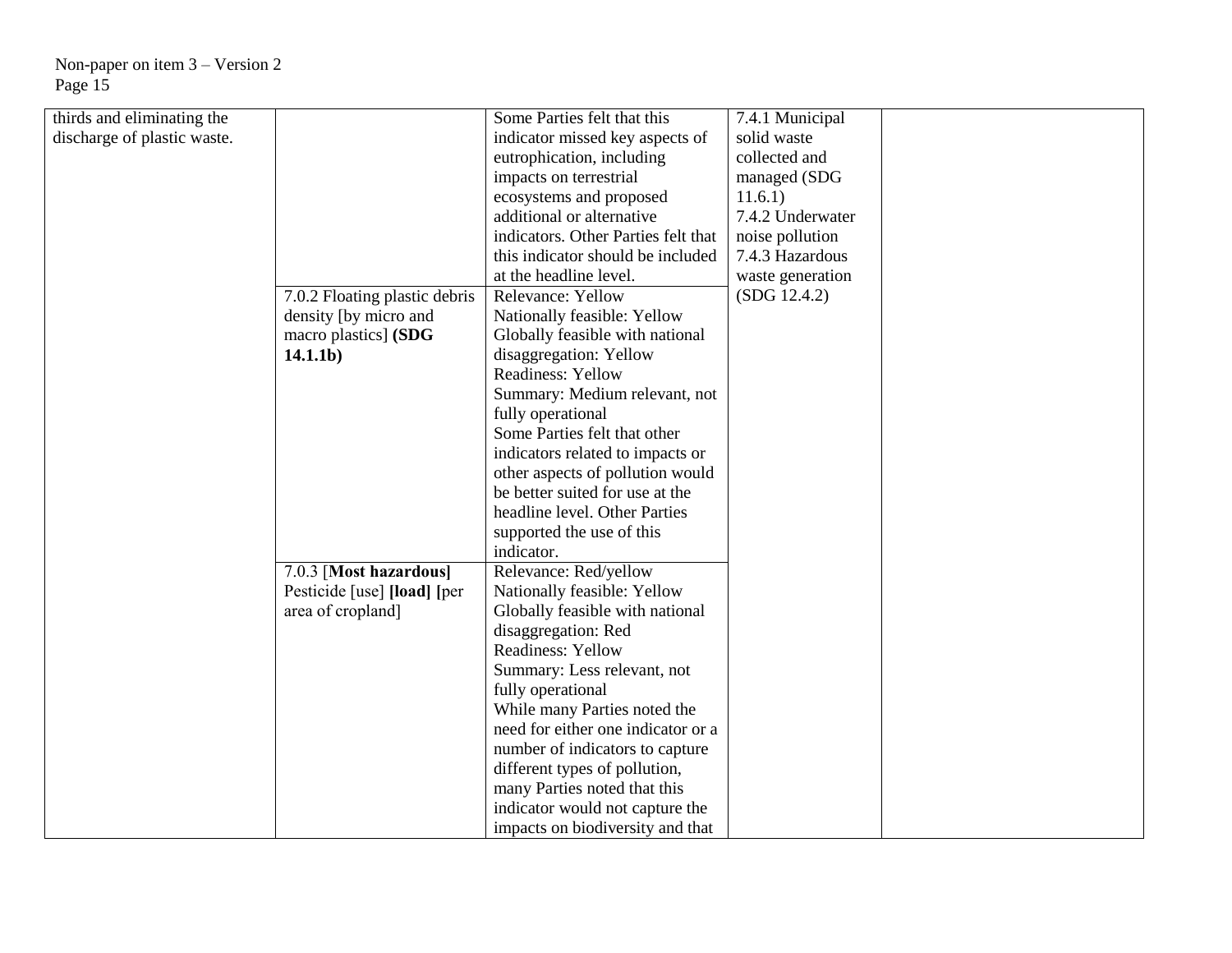|                                                                                                                                                                                                                                                                                                                                                                 |                                                                                                                                                                                   | alternative indicators were                                                                                                                                                                                                                                                                                                                                                                                                                                                                                                                                                                           |                                                                                                                                                                                                                                                                                                                                                                                                                                                                                                           |                                                                                                                                                                                                                                                                                                                                                                                                                                                                                                                                                                                                                                                                                                                                                                                                |
|-----------------------------------------------------------------------------------------------------------------------------------------------------------------------------------------------------------------------------------------------------------------------------------------------------------------------------------------------------------------|-----------------------------------------------------------------------------------------------------------------------------------------------------------------------------------|-------------------------------------------------------------------------------------------------------------------------------------------------------------------------------------------------------------------------------------------------------------------------------------------------------------------------------------------------------------------------------------------------------------------------------------------------------------------------------------------------------------------------------------------------------------------------------------------------------|-----------------------------------------------------------------------------------------------------------------------------------------------------------------------------------------------------------------------------------------------------------------------------------------------------------------------------------------------------------------------------------------------------------------------------------------------------------------------------------------------------------|------------------------------------------------------------------------------------------------------------------------------------------------------------------------------------------------------------------------------------------------------------------------------------------------------------------------------------------------------------------------------------------------------------------------------------------------------------------------------------------------------------------------------------------------------------------------------------------------------------------------------------------------------------------------------------------------------------------------------------------------------------------------------------------------|
|                                                                                                                                                                                                                                                                                                                                                                 |                                                                                                                                                                                   | needed Some Parties suggested                                                                                                                                                                                                                                                                                                                                                                                                                                                                                                                                                                         |                                                                                                                                                                                                                                                                                                                                                                                                                                                                                                           |                                                                                                                                                                                                                                                                                                                                                                                                                                                                                                                                                                                                                                                                                                                                                                                                |
|                                                                                                                                                                                                                                                                                                                                                                 |                                                                                                                                                                                   | that perhaps an alternative                                                                                                                                                                                                                                                                                                                                                                                                                                                                                                                                                                           |                                                                                                                                                                                                                                                                                                                                                                                                                                                                                                           |                                                                                                                                                                                                                                                                                                                                                                                                                                                                                                                                                                                                                                                                                                                                                                                                |
|                                                                                                                                                                                                                                                                                                                                                                 |                                                                                                                                                                                   | indicator which captures all of                                                                                                                                                                                                                                                                                                                                                                                                                                                                                                                                                                       |                                                                                                                                                                                                                                                                                                                                                                                                                                                                                                           |                                                                                                                                                                                                                                                                                                                                                                                                                                                                                                                                                                                                                                                                                                                                                                                                |
|                                                                                                                                                                                                                                                                                                                                                                 |                                                                                                                                                                                   | target 7 could be identified.                                                                                                                                                                                                                                                                                                                                                                                                                                                                                                                                                                         |                                                                                                                                                                                                                                                                                                                                                                                                                                                                                                           |                                                                                                                                                                                                                                                                                                                                                                                                                                                                                                                                                                                                                                                                                                                                                                                                |
| Target 8. Minimize the impact<br>of climate change on<br>biodiversity, contribute to<br>mitigation and adaptation<br>through ecosystem-based<br>approaches, contributing at<br>least 10 GtCO <sub>2</sub> e per year to<br>global mitigation efforts, and<br>ensure that all mitigation and<br>adaptation efforts avoid<br>negative impacts on<br>biodiversity. | 8.0.1 National [net] green-<br>house [gas inventories]<br>from land use and land use<br>change [by land use and<br>land use change category,<br>subcategory,<br>natural/modified] | Relevance: High/low<br>Nationally feasible:<br>Green/yellow<br>Globally feasible with national<br>disaggregation: Green/yellow<br>Readiness: Green<br>Summary: Relevance cannot be<br>assessed until the target is<br>agreed.<br>Many Parties noted that the<br>indicator on this target will need<br>to align with the final wording<br>of the target. Some Parties were<br>supportive of this indicator.<br>However, some Parties did not<br>believe that it was relevant to<br>biodiversity and/or was outside<br>the scope of the Convention.<br>Several alternative indicators<br>were suggested | 8.1.1 Number of<br>countries with<br>nationally<br>determined<br>contributions, long-<br>term strategies,<br>national adaptation<br>plans and<br>adaptation<br>communications<br>that reflect<br>biodiversity (based<br>on information<br>from UNFCCC and<br>SDG 13.2.1)<br>8.2.1. Total climate<br>regulation services<br>provided<br>by<br>ecosystems<br>by<br>ecosystem<br>type<br>(System<br>of<br>Environmental<br>Economic<br>Accounts)<br>8.3.1 Number of<br>countries that adopt<br>and implement | t8.1. Above-ground biomass stock<br>in forest (tonnes/ha)<br>t8.2. Number of countries that<br>adopt and implement national<br>disaster risk reduction strategies in<br>line with the Sendai Framework for<br>Disaster Risk Reduction 2015-<br>2030 (SDG indicator 13.1.2)<br>t8.3. Proportion of local<br>governments that adopt and<br>implement local disaster risk<br>reduction strategies in line with<br>national disaster risk reduction<br>strategies (SDG indicator 13.1.3)<br>t8.4. Number of least developed<br>countries and small island<br>developing States with nationally<br>determined contributions, long-term<br>strategies, national adaptation<br>plans, strategies as reported in<br>adaptation communications and<br>national communications (SDG<br>indicator 13.b.1) |
|                                                                                                                                                                                                                                                                                                                                                                 |                                                                                                                                                                                   |                                                                                                                                                                                                                                                                                                                                                                                                                                                                                                                                                                                                       | national disaster                                                                                                                                                                                                                                                                                                                                                                                                                                                                                         |                                                                                                                                                                                                                                                                                                                                                                                                                                                                                                                                                                                                                                                                                                                                                                                                |
|                                                                                                                                                                                                                                                                                                                                                                 |                                                                                                                                                                                   |                                                                                                                                                                                                                                                                                                                                                                                                                                                                                                                                                                                                       | risk reduction                                                                                                                                                                                                                                                                                                                                                                                                                                                                                            |                                                                                                                                                                                                                                                                                                                                                                                                                                                                                                                                                                                                                                                                                                                                                                                                |
|                                                                                                                                                                                                                                                                                                                                                                 |                                                                                                                                                                                   |                                                                                                                                                                                                                                                                                                                                                                                                                                                                                                                                                                                                       | strategies in line                                                                                                                                                                                                                                                                                                                                                                                                                                                                                        |                                                                                                                                                                                                                                                                                                                                                                                                                                                                                                                                                                                                                                                                                                                                                                                                |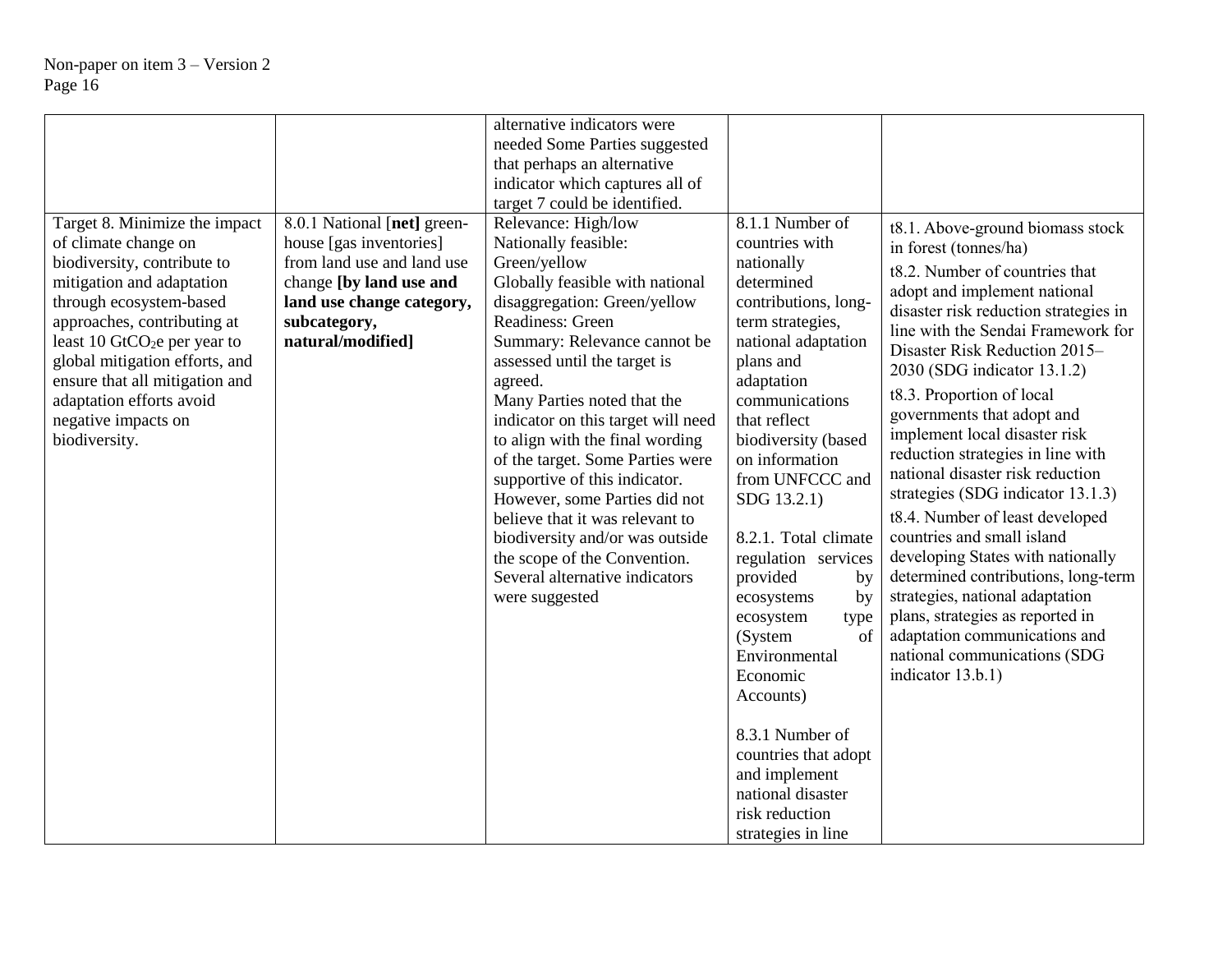|                                                                                                                                                                                                                                                                                                                                                  |                                                                                                  |                                                                                                                                                                                                                                                                                                                                                                                                                                         | with the Sendai<br>Framework for<br>Disaster Risk<br>Reduction 2015-<br>2030 which include<br>biodiversity (based<br>on SDG 13.2.1)                                                                                                                                                                                                                                             |                                                                                                                                                                                                                                                                                                                                                                                                                                                                                                                                                                                                                                                                                                                                                |
|--------------------------------------------------------------------------------------------------------------------------------------------------------------------------------------------------------------------------------------------------------------------------------------------------------------------------------------------------|--------------------------------------------------------------------------------------------------|-----------------------------------------------------------------------------------------------------------------------------------------------------------------------------------------------------------------------------------------------------------------------------------------------------------------------------------------------------------------------------------------------------------------------------------------|---------------------------------------------------------------------------------------------------------------------------------------------------------------------------------------------------------------------------------------------------------------------------------------------------------------------------------------------------------------------------------|------------------------------------------------------------------------------------------------------------------------------------------------------------------------------------------------------------------------------------------------------------------------------------------------------------------------------------------------------------------------------------------------------------------------------------------------------------------------------------------------------------------------------------------------------------------------------------------------------------------------------------------------------------------------------------------------------------------------------------------------|
| Target 9. Ensure benefits,<br>including nutrition, food<br>security, medicines, and<br>livelihoods for people<br>especially for the most<br>vulnerable through sustainable<br>management of wild<br>terrestrial, freshwater and<br>marine species and protecting<br>customary sustainable use by<br>indigenous peoples and local<br>communities. | 9.0.1 National<br>environmental-economic<br>accounts of benefits from<br>the use of wild species | Relevance: Yellow<br>Nationally feasible:<br>Yellow/Red*<br>Globally feasible with national<br>disaggregation: Yellow<br>Readiness: Yellow/Red<br>Summary: Medium relevant, not<br>fully operational<br>A number of Parties noted that<br>this indicator would be difficult<br>to operationalize at the national<br>level and that an alternative<br>indicator may be useful. Several<br>alternative<br>indicators<br>were<br>suggested | 9.1.1 Number of<br>people using wild<br>resources for<br>energy, food or<br>culture (including<br>firewood<br>collection, hunting<br>and fishing,<br>gathering,<br>medicinal use, craft<br>making, etc.)<br>9.1.2 Percentage of<br>the population in<br>traditional<br>employment (ILO)<br>9.1.3 Spawning<br>stock biomass<br>(related to<br>commercially<br>exploited species) | t9.1. Proportion of fish stocks<br>within biologically sustainable<br>levels (SDG indicator 14.4.1)<br>t9.2. Degree of implementation of<br>international instruments aiming to<br>combat illegal, unreported and<br>unregulated fishing (SDG indicator<br>14.6.1)<br>t9.3. Spawning stock biomass<br>(related to commercially exploited<br>species)<br>t9.4. Number of plant and animal<br>genetic resources for food and<br>agriculture secured in medium- or<br>long-term conservation facilities<br>$(SDG\text{ indicator }2.5.1)$<br>t9.5. Red List Index (species used<br>for food and medicine)<br>t9.6. Volume of production per<br>labour unit by classes of<br>farming/pastoral/forestry<br>enterprise size (SDG indicator<br>2.3.1) |
| Target 10. Ensure all areas                                                                                                                                                                                                                                                                                                                      | 10.0.1 Proportion of                                                                             | Relevance: Green                                                                                                                                                                                                                                                                                                                                                                                                                        | 10.1.1. Average                                                                                                                                                                                                                                                                                                                                                                 | t10.1. Changes in soil organic                                                                                                                                                                                                                                                                                                                                                                                                                                                                                                                                                                                                                                                                                                                 |
| under agriculture, aquaculture<br>and forestry are managed                                                                                                                                                                                                                                                                                       | agricultural area under<br>productive and sustainable                                            | Nationally feasible: Green<br>Globally feasible with national                                                                                                                                                                                                                                                                                                                                                                           | income of small-<br>scale food                                                                                                                                                                                                                                                                                                                                                  | carbon stocks                                                                                                                                                                                                                                                                                                                                                                                                                                                                                                                                                                                                                                                                                                                                  |
| sustainably, in particular                                                                                                                                                                                                                                                                                                                       | agriculture (add SDG                                                                             | disaggregation: Green/yellow*                                                                                                                                                                                                                                                                                                                                                                                                           | producers, by sex                                                                                                                                                                                                                                                                                                                                                               | t10.2. Red List Index (wild                                                                                                                                                                                                                                                                                                                                                                                                                                                                                                                                                                                                                                                                                                                    |
| through the conservation and                                                                                                                                                                                                                                                                                                                     | 2.4.1)                                                                                           | Readiness: Green/yellow                                                                                                                                                                                                                                                                                                                                                                                                                 | and indigenous                                                                                                                                                                                                                                                                                                                                                                  | relatives of domesticated animals)                                                                                                                                                                                                                                                                                                                                                                                                                                                                                                                                                                                                                                                                                                             |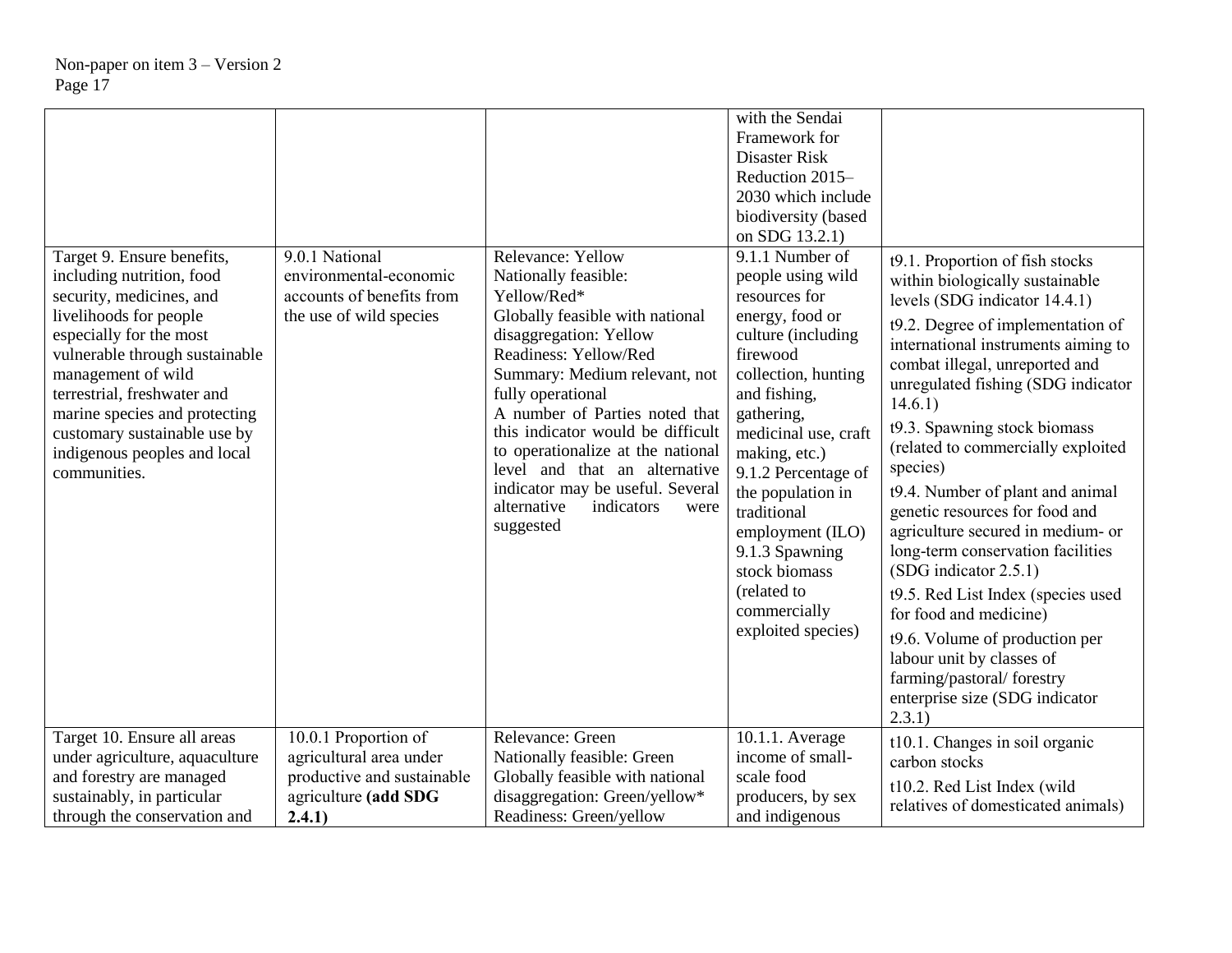| sustainable use of biodiversity,<br>increasing the productivity and<br>resilience of these production<br>systems.                                                                                    | 10.0.2 Progress<br>towards<br>sustainable<br>forest<br>management (Proportion of<br>forest area under a long-<br>term forest management<br>plan) (add SDG $15.2.1(4)$ )                                                                                                          | <b>Summary: Relevant, near</b><br>ready to use<br>The use of this SDG indicator as<br>a headline level was supported<br>by most Parties.<br>Relevance: Green<br>Nationally feasible: Green<br>Globally feasible with national<br>disaggregation: Green/yellow*<br>Readiness: Green/yellow<br>Summary: Relevant, near ready<br>to use<br>The use of this SDG indicator as<br>a headline level was supported<br>by most Parties. Some Parties | status (SDG<br>indicator 2.3.2)<br>10.3.1 Area of<br>forest under<br>sustainable<br>management: total<br>forest management<br>certification by<br>Forest Stewardship<br>Council and<br>Programme                                                                                                                        | t10.3. Red List Index (pollinating<br>species)<br>t10.4. Proportion of local breeds<br>classified as being at risk of<br>extinction<br>t10.5. Progress towards sustainable<br>forest management (SDG indicator<br>15.2.1)                                                                                                                                                 |
|------------------------------------------------------------------------------------------------------------------------------------------------------------------------------------------------------|----------------------------------------------------------------------------------------------------------------------------------------------------------------------------------------------------------------------------------------------------------------------------------|---------------------------------------------------------------------------------------------------------------------------------------------------------------------------------------------------------------------------------------------------------------------------------------------------------------------------------------------------------------------------------------------------------------------------------------------|-------------------------------------------------------------------------------------------------------------------------------------------------------------------------------------------------------------------------------------------------------------------------------------------------------------------------|---------------------------------------------------------------------------------------------------------------------------------------------------------------------------------------------------------------------------------------------------------------------------------------------------------------------------------------------------------------------------|
|                                                                                                                                                                                                      |                                                                                                                                                                                                                                                                                  | suggested some further<br>disaggregation of elements.                                                                                                                                                                                                                                                                                                                                                                                       |                                                                                                                                                                                                                                                                                                                         |                                                                                                                                                                                                                                                                                                                                                                           |
| Target 11. Maintain and<br>enhance nature's contributions<br>to regulation of air quality,<br>quality and quantity of water,<br>and protection from hazards<br>and extreme events for all<br>people. | 11.0.1 National<br>environmental-economic<br>accounts of regulation of<br>air quality, quality and<br>quantity of water, and<br>protection from hazards and<br>extreme events for all<br>people, [from<br>ecosystems][to maintain<br>or increase relevant<br>ecosystem services] | Relevance: Yellow<br>Nationally feasible:<br>Yellow/Red*<br>Globally feasible with<br>national disaggregation:<br>Yellow<br>Readiness: Yellow<br>Summary: Medium relevant,<br>not fully operational<br>A number of Parties noted<br>that this indicator would be<br>difficult to operationalize at<br>the national level and that an<br>alternative indicator may be<br>useful.                                                             | 11.1.1 Annual mean<br>levels of fine<br>particulate matter (e.g.<br>PM2.5 and PM10) in<br>cities (SDG 11.6.2)<br>11.1.2 Mortality rate<br>attributed to<br>household and<br>ambient air pollution<br>(SDG indicator 3.9.1)<br>11.2.1 Proportion of<br>bodies of water with<br>good ambient water<br>quality (SDG 6.3.2) | t11.1. Air emission accounts<br>t11.2. Proportion of local<br>administrative units with<br>established and operational policies<br>and procedures for participation of<br>local communities in water and<br>sanitation management (SDG<br>indicator 6.b.1)<br>t11.3. Proportion of population<br>using safely managed drinking<br>water services (SDG indicator<br>6.1.1) |
|                                                                                                                                                                                                      |                                                                                                                                                                                                                                                                                  |                                                                                                                                                                                                                                                                                                                                                                                                                                             | 11.2.2 Mortality rate<br>attributed to unsafe                                                                                                                                                                                                                                                                           |                                                                                                                                                                                                                                                                                                                                                                           |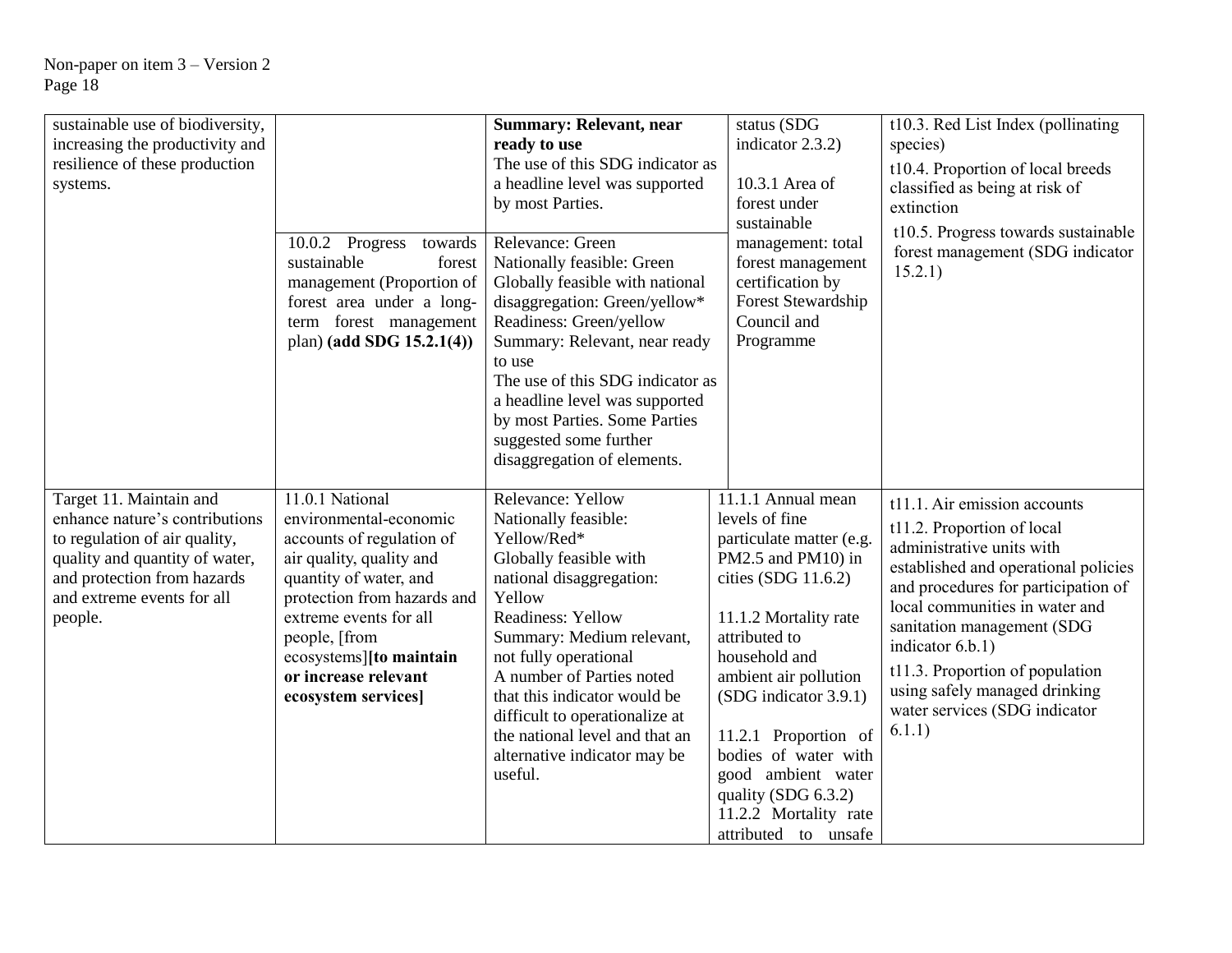|                                                                                                                                                                                       |                                                                                                                             |                                                                                                                                                                                                                                                                                                                                                                                                                                                                                                         | unsafe<br>water,<br>sanitation and lack of<br>hygiene (exposure to<br>unsafe<br>Water,<br>Sanitation<br>and<br>All<br>Hygiene<br>for<br>(WASH)<br>services)<br>(SDG indicator 3.9.2)<br>11.2.3 Level of water<br>stress $(SDG 6.4.2)$ |  |
|---------------------------------------------------------------------------------------------------------------------------------------------------------------------------------------|-----------------------------------------------------------------------------------------------------------------------------|---------------------------------------------------------------------------------------------------------------------------------------------------------------------------------------------------------------------------------------------------------------------------------------------------------------------------------------------------------------------------------------------------------------------------------------------------------------------------------------------------------|---------------------------------------------------------------------------------------------------------------------------------------------------------------------------------------------------------------------------------------|--|
|                                                                                                                                                                                       |                                                                                                                             |                                                                                                                                                                                                                                                                                                                                                                                                                                                                                                         | 11.2.1. Number of<br>deaths, missing<br>persons and directly<br>affected persons<br>attributed to disasters<br>per 100,000<br>population (SDG<br>indicator $11.5.1$ )                                                                 |  |
| Target 12. Increase the area of,<br>access to, and benefits from<br>green and blue spaces, for<br>human health and well-being<br>in urban areas and other<br>densely populated areas. | 12.0.1 Average share of the<br>built-up area of cities that is<br>green/blue space for public<br>use for all $(SDG 11.7.1)$ | Relevance: Yellow<br>Nationally feasible: Yellow<br>Globally feasible with<br>national disaggregation:<br>Green/yellow*<br><b>Readiness: Yellow</b><br>Summary: Medium relevant,<br>not fully operational<br>Many Parties expressed that<br>this indicator may not be the<br>most relevant for the target.<br>However, other Parties noted<br>its use in the SDG process.<br>Some supported the indicator<br>at the component level. A<br>number of Parties suggested<br>the Cities Biodiversity Index. | 12.2.1 National<br>environmental-<br>economic accounts of<br>recreation and cultural<br>services                                                                                                                                      |  |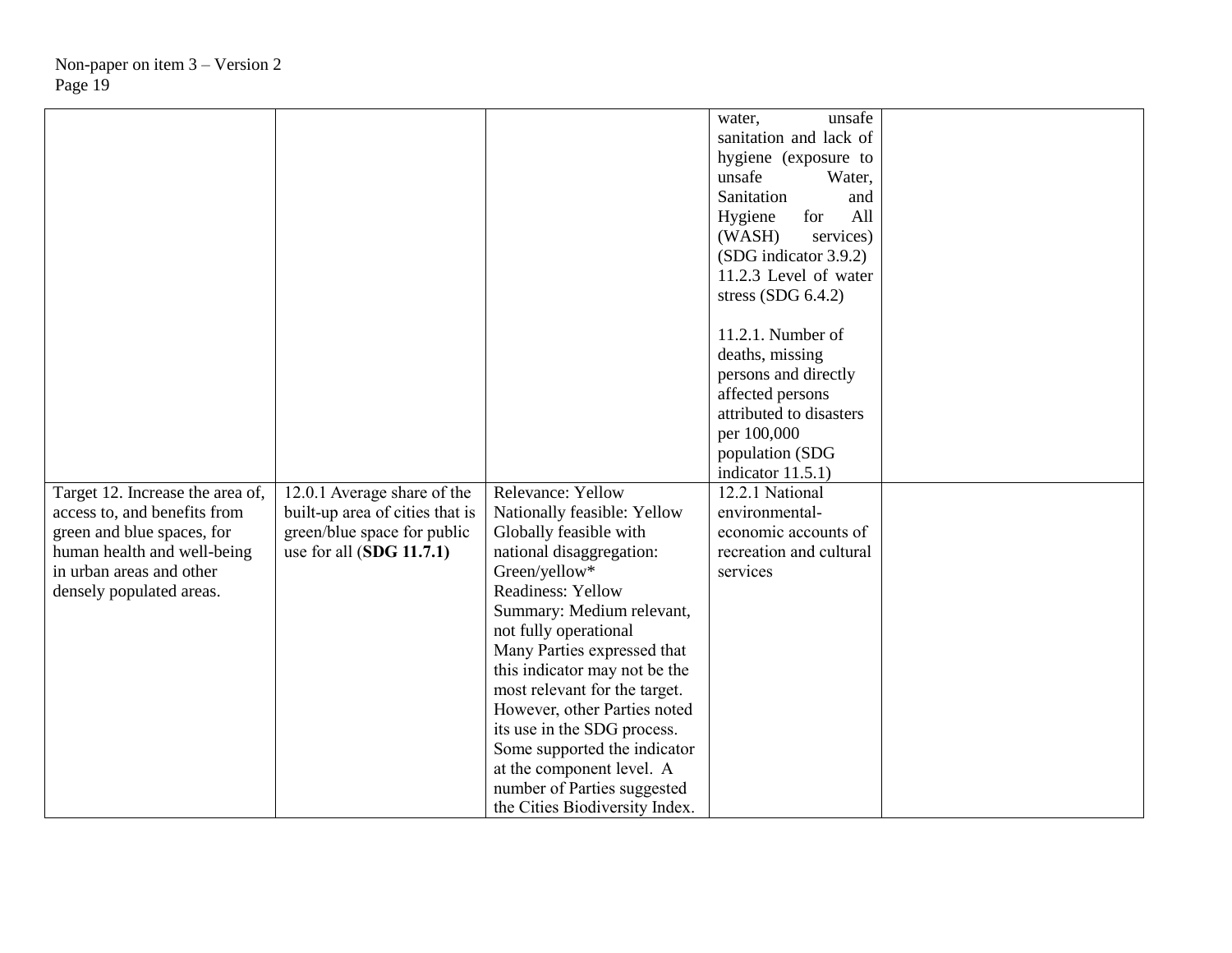| Target 13. Implement                                         | 13.0.1 [Percentage of                               | Relevance: Green*                               | 13.1.1. Number of                     | t13.1. Total number of transfers of                        |
|--------------------------------------------------------------|-----------------------------------------------------|-------------------------------------------------|---------------------------------------|------------------------------------------------------------|
| measures at global level and in                              | countries that have]                                | Nationally feasible: Yellow                     | permits or their                      | crop material from the Multilateral                        |
| all countries to facilitate access                           | [Indicator[s] of] operational                       | Globally feasible with                          | equivalents for                       | System of the International Treaty                         |
| to genetic resources and to<br>ensure the fair and equitable | legislative, administrative<br>or policy frameworks | national disaggregation:<br>Yellow              | genetic resources<br>(including those | on Plant Genetic Resources for                             |
| sharing of benefits arising                                  | which [facilitate access to                         | Readiness: Green*                               | related to traditional                | Food and Agriculture (ITPGRFA)                             |
| from the use of genetic                                      | and] ensure fair and                                | Summary: Relevant, not fully                    | knowledge) by type of                 | received in a country                                      |
| resources, and as relevant, of                               | equitable sharing of                                | operational                                     | permit                                | t13.2. Total number of permits, or                         |
| associated traditional                                       | benefits[, including those                          | While this indicator would                      |                                       | their equivalent, granted for access                       |
| knowledge, including through                                 | based on PIC and MAT]                               | need to be developed, most                      |                                       | to genetic resources                                       |
| mutually agreed terms and                                    | [shared in the ABS                                  | Parties supported having an                     |                                       | t13.3. Total number of                                     |
| prior and informed consent.                                  | Clearing-House] tbc*                                | indicator on this topic noting                  |                                       | internationally recognized                                 |
|                                                              |                                                     | that the final wording and                      |                                       | certificates of compliance                                 |
|                                                              |                                                     | methodology would need to                       |                                       | published in the ABS Clearing-<br>House                    |
|                                                              |                                                     | be developed. Parties                           |                                       | t13.4. Number of countries that                            |
|                                                              |                                                     | suggested a number of<br>alternative indicators |                                       | require prior informed consent that                        |
|                                                              |                                                     |                                                 |                                       | have published legislative,                                |
|                                                              |                                                     |                                                 |                                       | administrative or policy measures                          |
|                                                              |                                                     |                                                 |                                       | on access and benefit-sharing in the                       |
|                                                              |                                                     |                                                 |                                       | ABS Clearing-House                                         |
|                                                              |                                                     |                                                 |                                       | t13.5. Number of countries that                            |
|                                                              |                                                     |                                                 |                                       | require prior informed consent that                        |
|                                                              |                                                     |                                                 |                                       | have published information on                              |
|                                                              |                                                     |                                                 |                                       | ABS procedures in the ABS                                  |
|                                                              |                                                     |                                                 |                                       | Clearing-House                                             |
|                                                              |                                                     |                                                 |                                       | t13.6. Number of countries that                            |
|                                                              |                                                     |                                                 |                                       | have adopted legislative,                                  |
|                                                              |                                                     |                                                 |                                       | administrative and policy<br>frameworks to ensure fair and |
|                                                              |                                                     |                                                 |                                       | equitable sharing of benefits (SDG                         |
|                                                              |                                                     |                                                 |                                       | Indicator $15.6.1$ )                                       |
|                                                              |                                                     |                                                 |                                       | t13.7. Estimated % of monetary                             |
|                                                              |                                                     |                                                 |                                       | and non-monetary benefits                                  |
|                                                              |                                                     |                                                 |                                       | directed towards conservation and                          |
|                                                              |                                                     |                                                 |                                       | sustainable use of biodiversity                            |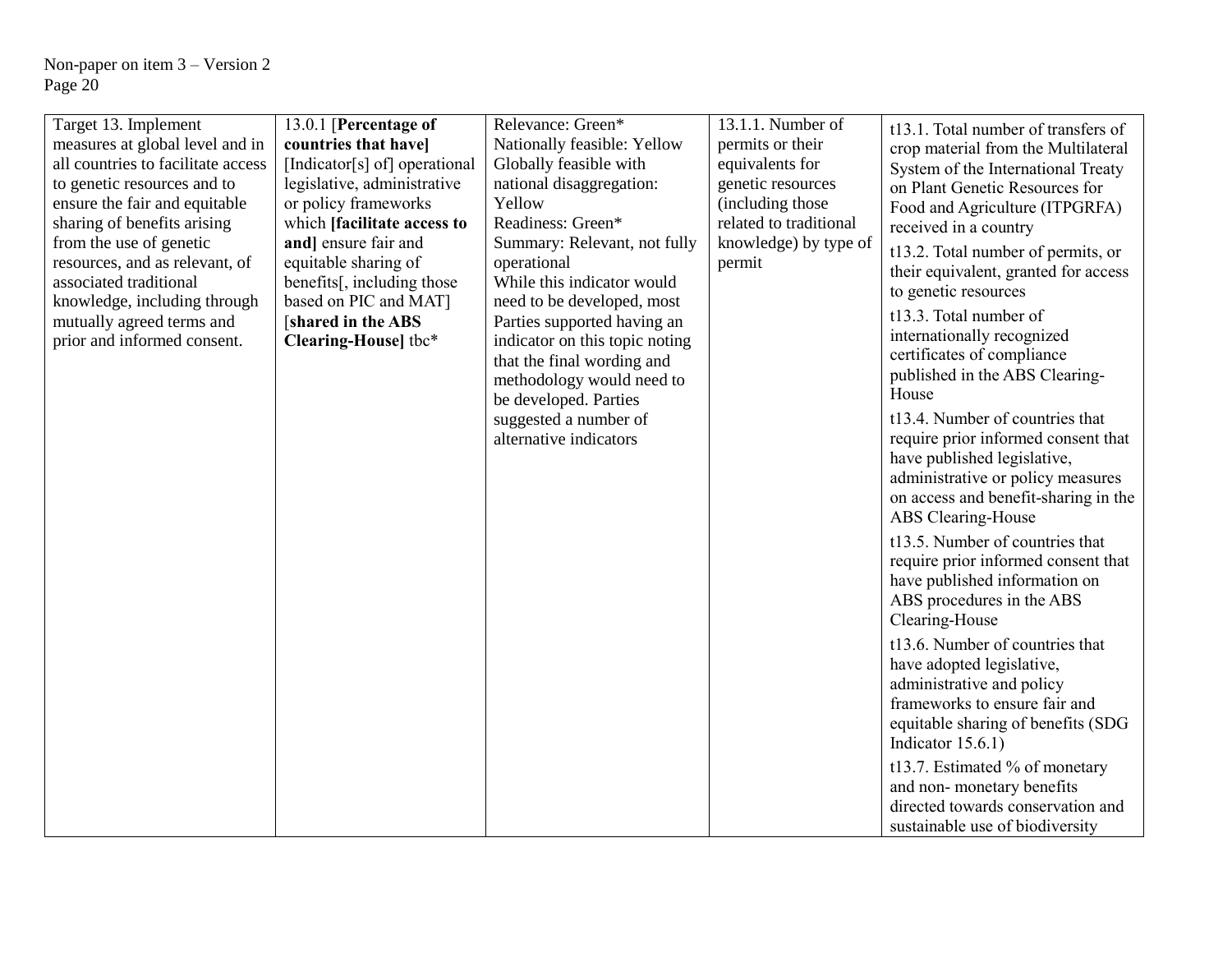| Target 14. Fully integrate       | 14.0.1 Extent to which       | Relevance: Green/yellow*      | 14.3.1<br>Existing             | t14.1. Human Appropriation of Net              |
|----------------------------------|------------------------------|-------------------------------|--------------------------------|------------------------------------------------|
| biodiversity values into         | national targets [have been  | Nationally feasible: Green    | legislation<br>for             | Primary Production (HANPP)                     |
| policies, regulations, planning, | adopted] for integrating     | Globally feasible with        | environmental impact           |                                                |
| development processes,           | biodiversity values [as      | national disaggregation:      | assessment                     | t14.2. Number of MSC Chain of                  |
| poverty reduction strategies,    | cornerstones for             | Yellow*                       |                                | Custody Certification holders by               |
| accounts, and assessments of     | implementation] into         | Readiness: Green              | Tbc (will align with           | distribution country                           |
| environmental impacts at all     | policies, regulations,       | Summary: Relevant not fully   | the Task Force for             |                                                |
| levels of government and         | planning, development        | operational                   | Nature-related                 |                                                |
| across all sectors of the        | processes, poverty           | Some Parties expressed        | <b>Financial Disclosures</b> ) |                                                |
| economy, ensuring that all       | reduction strategies [and    | support and noted its link to |                                |                                                |
| activities and financial flows   | accounts] [are established]  | the Strategic Plan for        |                                |                                                |
| are aligned with biodiversity    | at all levels, ensuring that | Biodiversity 2011-2020 and    |                                |                                                |
| values.                          | biodiversity values are      | the Aichi Biodiversity        |                                |                                                |
|                                  | mainstreamed across all      | <b>Targets. Some Parties</b>  |                                |                                                |
|                                  | sectors and integrated into  | proposed that the indicator   |                                |                                                |
|                                  | assessments of               | would be acceptable with      |                                |                                                |
|                                  | environmental impacts        | some modifications, but some  |                                |                                                |
|                                  |                              | Parties did not support the   |                                |                                                |
|                                  |                              | use of the indicator.         |                                |                                                |
|                                  | 14.0.2 [Number of            | Relevance: Yellow*            |                                |                                                |
|                                  | countries with]              | Nationally feasible: Green    |                                |                                                |
|                                  | Implementation of the        | Globally feasible with        |                                |                                                |
|                                  | System of Environmental-     | national disaggregation:      |                                |                                                |
|                                  | <b>Economic Accounting</b>   | Yellow*                       |                                |                                                |
|                                  | [(SDG 15.9.1b)]              | Readiness: Green              |                                |                                                |
|                                  |                              | Summary: Medium, not fully    |                                |                                                |
|                                  |                              | operational                   |                                |                                                |
|                                  |                              | Some Parties noted that this  |                                |                                                |
|                                  |                              | indicator could be moved to   |                                |                                                |
|                                  |                              | the component level or        |                                |                                                |
|                                  |                              | revised in order to be more   |                                |                                                |
|                                  |                              | relevant. Other Parties       |                                |                                                |
|                                  |                              | supported using SDG           |                                |                                                |
|                                  |                              | indicator 15.9.1b.            |                                |                                                |
| Target 15. All businesses        | 15.0.1 [Number of            | Relevance: Green              | (will align with<br>Tbc        | $t15.1$ . CO <sub>2</sub> emission per unit of |
| (public and private, large,      | companies assessing and      | Nationally feasible: Yellow   | Task Force for<br>the          | value added (SDG indicator 9.4.1)              |
| medium and small) assess and     | reporting on                 |                               |                                |                                                |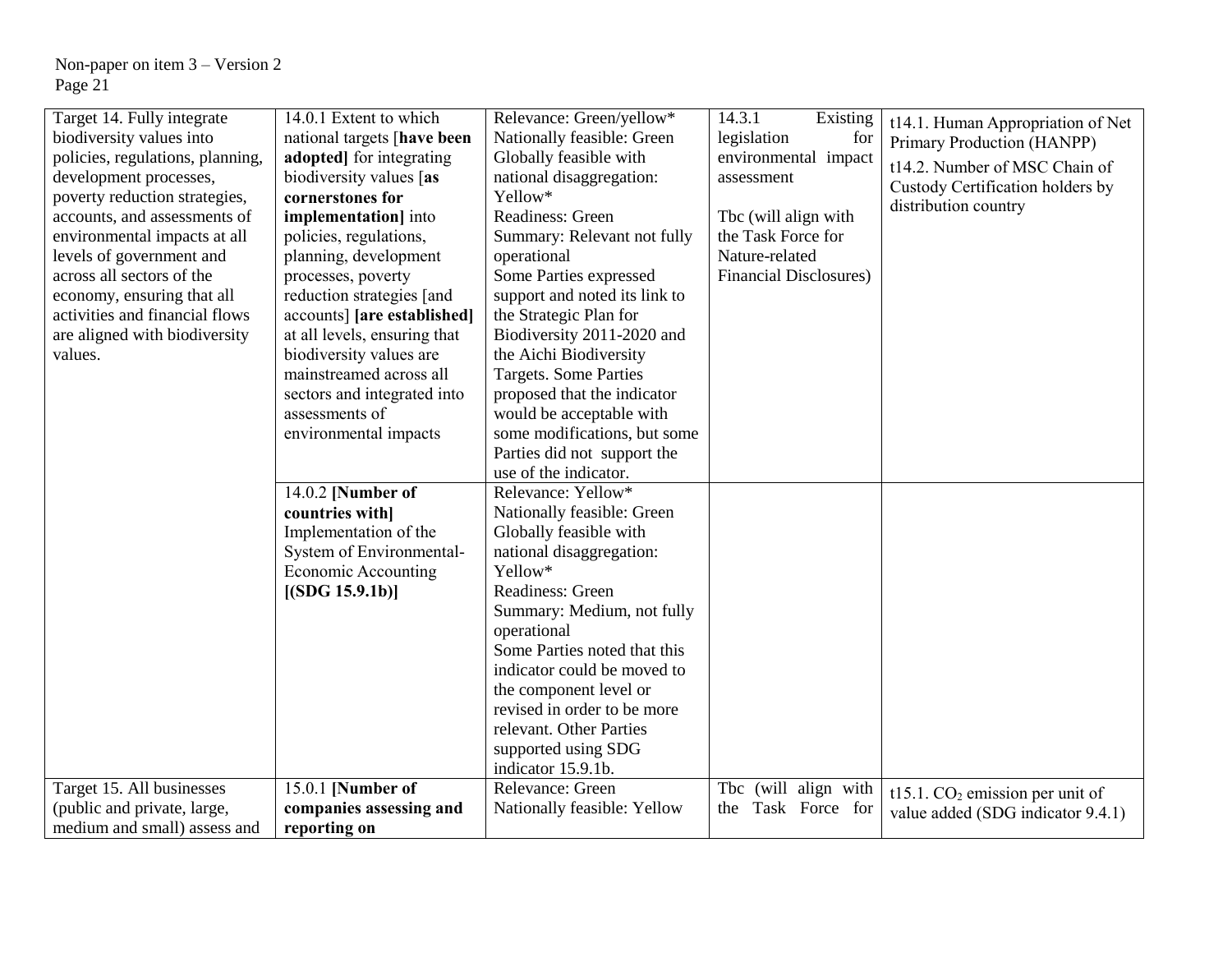| report on their dependencies<br>and impacts on biodiversity,<br>from local to global, and<br>progressively reduce negative<br>impacts, by at least half and<br>increase positive impacts,<br>reducing biodiversity-related<br>risks to businesses and moving<br>towards the full sustainability<br>of extraction and production<br>practices, sourcing and supply<br>chains, and use and disposal. | their][Quantified volumes<br>of   Dependencies [and]<br>impacts[, risks and<br>opportunities] of<br>businesses on biodiversity<br>and related human<br>rights] | Globally feasible with<br>national disaggregation:<br>Yellow<br>Readiness: Red<br>Summary: Relevant, not fully<br>operational<br>Most Parties felt that an<br>indicator on dependencies<br>and impacts was relevant;<br>however, such an indicator<br>would need to be further<br>defined and elaborated.                                                                                                                                                                                                                                                                                     | Nature-related<br><b>Financial Disclosures)</b><br>Ecological<br>15.4.1<br>footprint<br>15.4.2 Recycling rate | t15.2. Change in water-use<br>efficiency over time (SDG<br>indicator $6.4.1$ ) |
|----------------------------------------------------------------------------------------------------------------------------------------------------------------------------------------------------------------------------------------------------------------------------------------------------------------------------------------------------------------------------------------------------|----------------------------------------------------------------------------------------------------------------------------------------------------------------|-----------------------------------------------------------------------------------------------------------------------------------------------------------------------------------------------------------------------------------------------------------------------------------------------------------------------------------------------------------------------------------------------------------------------------------------------------------------------------------------------------------------------------------------------------------------------------------------------|---------------------------------------------------------------------------------------------------------------|--------------------------------------------------------------------------------|
| Target 16. Ensure that people<br>are encouraged and enabled to<br>make responsible choices and<br>have access to relevant<br>information and alternatives,<br>taking into account cultural<br>preferences, to reduce by at<br>least half the waste and, where<br>relevant the overconsumption,<br>of food and other materials.                                                                     | 16.0.2 Material footprint<br>per capita (SDG<br>8.4.1/12.2.1)<br>16.0.1 Food waste index<br>(SDG 12.3.1b)                                                      | Parties suggested a number of<br>adjustments to the indicator<br>and/or alternative indicators<br>Relevance: Yellow<br>Nationally feasible:<br>Green/yellow<br>Globally feasible with<br>national disaggregation:<br>Green/yellow<br>Readiness: Green<br>Summary: Mostly relevant<br>and ready to use<br>While this indicator is<br>available through the SDG<br>process, some Parties noted<br>that a more relevant indicator<br>could be selected. A number<br>of Parties suggested the<br>ecological footprint or other<br>indicators.<br>Relevance: Yellow<br>Nationally feasible: Yellow | $(15.4.2$ Recycling<br>rate)                                                                                  |                                                                                |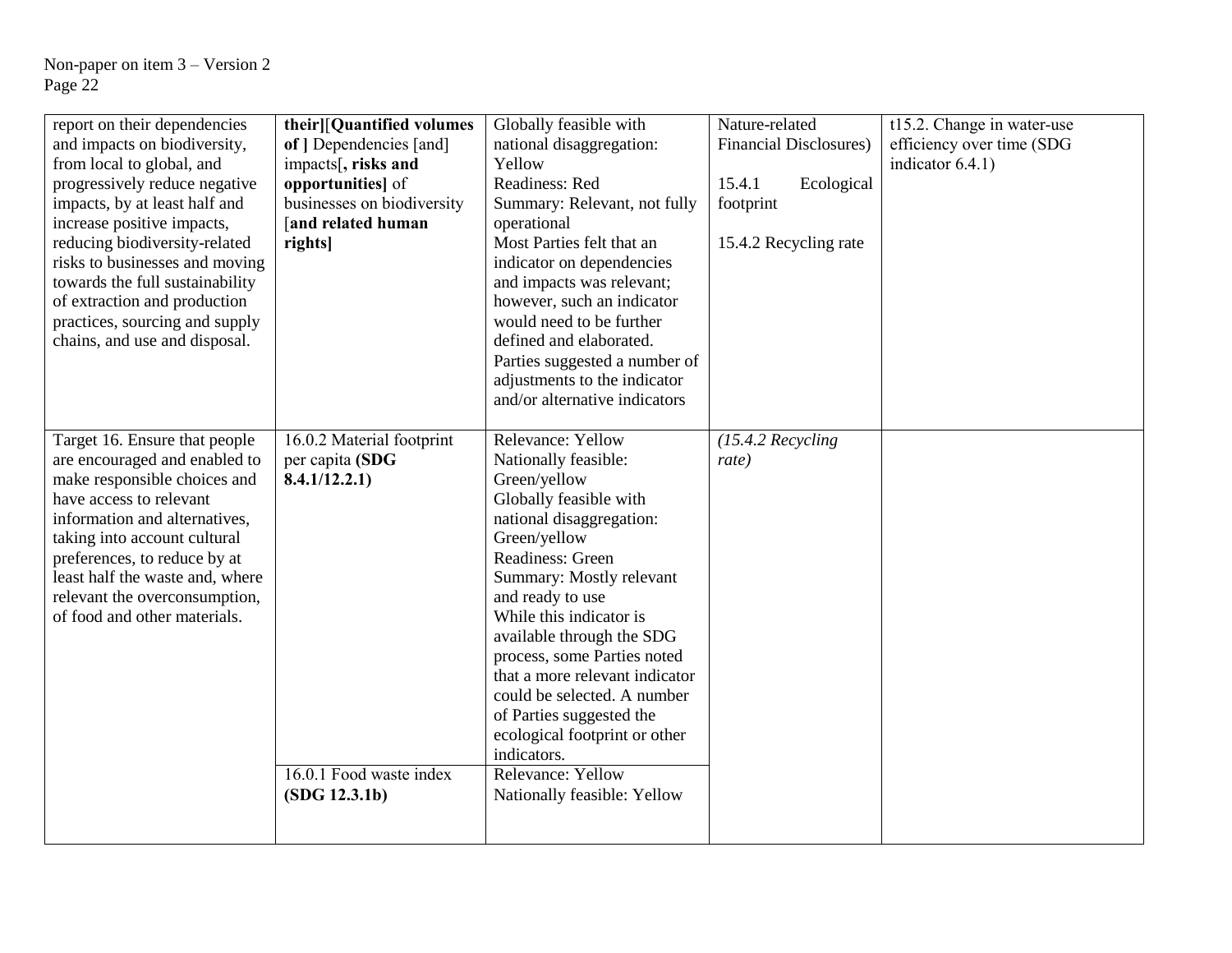| Target 17. Establish,                                                                                                                                                                                                                | 17.0.1 Indicator of                                                                                                                                                                                                                                                            | Globally feasible with<br>national disaggregation:<br>Yellow<br><b>Readiness: Yellow</b><br>Summary: Mostly relevant,<br>not fully operational<br>Some Parties suggested that<br>additional indicators on waste<br>or other aspects of the target<br>should be captured and that<br>this could be a component<br>indicator. Other Parties<br>supported the use of this<br>indicator at the headline level.<br>A number of alternative<br>indicators were proposed for<br>this target.<br>Relevance: Green/yellow | $17.1.1$ Number of                                                                                                                                                                                                   |                                                                                                                                                                                                                                                                                                                                              |
|--------------------------------------------------------------------------------------------------------------------------------------------------------------------------------------------------------------------------------------|--------------------------------------------------------------------------------------------------------------------------------------------------------------------------------------------------------------------------------------------------------------------------------|------------------------------------------------------------------------------------------------------------------------------------------------------------------------------------------------------------------------------------------------------------------------------------------------------------------------------------------------------------------------------------------------------------------------------------------------------------------------------------------------------------------|----------------------------------------------------------------------------------------------------------------------------------------------------------------------------------------------------------------------|----------------------------------------------------------------------------------------------------------------------------------------------------------------------------------------------------------------------------------------------------------------------------------------------------------------------------------------------|
| strengthen capacity for, and<br>implement measures in all<br>countries to prevent, manage<br>or control potential adverse<br>impacts of biotechnology on<br>biodiversity and human health,<br>reducing the risk of these<br>impacts. | [capacity and] measures in<br>place to [prevent] manage<br>[or] [and control] potential<br>[adverse] impacts of<br>[LMOs and other<br>products from the<br>sustainable use of<br>biodiversity] [LMOS<br>resulting from modern]<br>biotechnology on<br>biodiversity taking into | Nationally feasible: Yellow<br>Globally feasible with<br>national disaggregation:<br>Yellow<br><b>Readiness: Yellow</b><br>Summary: Relevant, not<br>fully operational<br>While this indicator would<br>need to be developed, most<br>Parties supported having an<br>indicator on this topic noting                                                                                                                                                                                                              | countries that carry<br>out scientifically<br>sound risk<br>assessments to<br>support biosafety<br>decision-making<br>$17.1.2$ Number of<br>countries that<br>establish and<br>implement risk<br>management measures | t17.1. Number of countries that<br>have the necessary biosafety legal<br>and administrative measures in<br>place<br>t17.2. Number of countries that<br>implement their biosafety measures<br>t17.3. Number of countries that<br>have the necessary measures and<br>means for detection and<br>identification of products of<br>biotechnology |
|                                                                                                                                                                                                                                      | account [conservation]<br>[cultural and social<br>economic considerations<br>and] human health [and<br>environment safety] tbc*                                                                                                                                                | that the final wording and<br>methodology would need to<br>be developed. Many Parties<br>suggested changes to the<br>wording of this indicator.                                                                                                                                                                                                                                                                                                                                                                  | 1.7.1.3 Percentage of<br>countries with<br>mechanisms to<br>facilitate the sharing<br>of and access to<br>information on<br>potential adverse<br>impacts of                                                          | t17.4. Number of countries that<br>carry out scientifically sound risk<br>assessments to support biosafety<br>decision-making<br>t17.5. Number of countries that<br>establish and implement risk<br>management measures                                                                                                                      |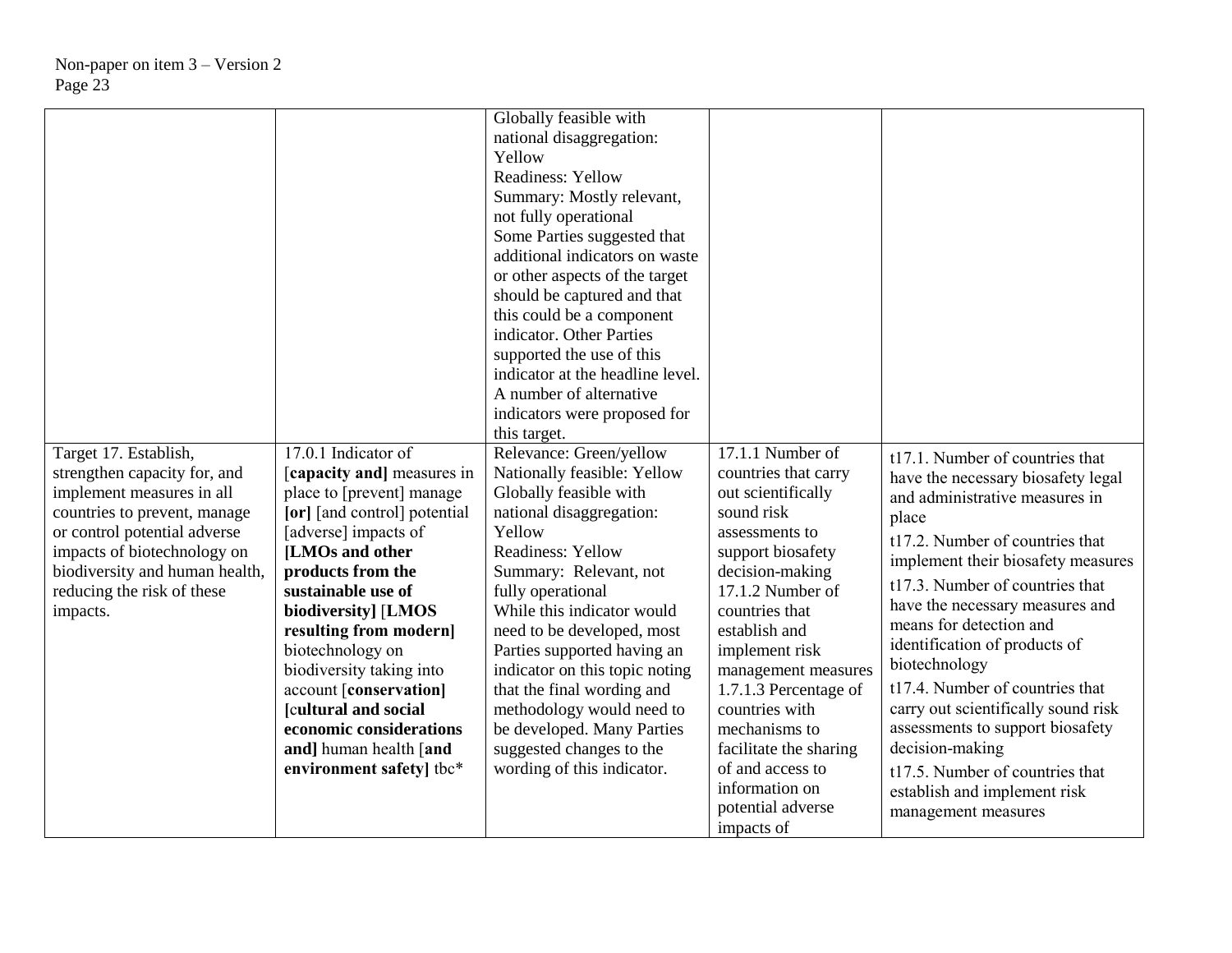|                                                                                                                                                                                                                                                                                                                                                                                                           |                                                                                                                                                                                                                                                     |                                                                                                                                                                                                                                                                                                                                                                                                                                                                                                | biotechnology on<br>biodiversity and<br>human health<br>17.1.4 Percentage of<br>counties with systems<br>in place for restoration<br>and compensation of<br>damage to<br>conservation and<br>sustainable use of<br>biological diversity | t17.6. Percentage of Parties to the<br>Cartagena Protocol on Biosafety<br>implementing the relevant<br>provisions of the Protocol<br>t17.7. Number of countries with<br>legal and technical measures for<br>restoration and compensation<br>t17.8. Percentage of Parties to the<br>Nagoya - Kuala Lumpur<br><b>Supplementary Protocol</b><br>implementing the relevant<br>provisions of the Supplementary<br>Protocol                                                                                                                                                                                     |
|-----------------------------------------------------------------------------------------------------------------------------------------------------------------------------------------------------------------------------------------------------------------------------------------------------------------------------------------------------------------------------------------------------------|-----------------------------------------------------------------------------------------------------------------------------------------------------------------------------------------------------------------------------------------------------|------------------------------------------------------------------------------------------------------------------------------------------------------------------------------------------------------------------------------------------------------------------------------------------------------------------------------------------------------------------------------------------------------------------------------------------------------------------------------------------------|-----------------------------------------------------------------------------------------------------------------------------------------------------------------------------------------------------------------------------------------|-----------------------------------------------------------------------------------------------------------------------------------------------------------------------------------------------------------------------------------------------------------------------------------------------------------------------------------------------------------------------------------------------------------------------------------------------------------------------------------------------------------------------------------------------------------------------------------------------------------|
| Target 18. Redirect, repurpose,<br>reform or eliminate incentives<br>harmful for biodiversity, in a<br>just and equitable way,<br>reducing them by at least<br>US\$ 500 billion per year,<br>including all of the most<br>harmful subsidies, and ensure<br>that incentives, including<br>public and private economic<br>and regulatory incentives, are<br>either positive or neutral for<br>biodiversity. | 18.0.1 [Percentage<br>reduction in] [Value of]<br>subsidies and other<br>incentives harmful to<br>biodiversity, that are<br>[redirected, repurposed<br>or][consistent with WTO<br>rules] [or] eliminated [as a<br>proportion of total<br>subsidies] | Relevance: Green<br>Nationally feasible: Yellow<br>Globally feasible with<br>national disaggregation:<br>Yellow<br>Readiness: Yellow<br>Summary: Relevant, not fully<br>operational<br>Many Parties noted the need<br>for an indicator on both<br>subsidies and positive<br>incentives. Many Parties<br>suggested the use of the<br>indicator 18.1.1 The OECD<br>noted that the correct wording<br>of this indicator and this is<br>reflected. A number of other<br>indicators were suggested. | <b>18.1.1</b> [Positive<br>incentives]<br>[Economic incentives]<br>in place to promote<br>biodiversity<br>conservation and<br>sustainable usell<br>(based on the PINE<br>database)                                                      | t18.1. Number of countries with<br>biodiversity-relevant taxes<br>t18.2. Number of countries with<br>biodiversity-relevant charges and<br>fees<br>t18.3. Number of countries with<br>biodiversity-relevant tradable<br>permit schemes<br>t18.4. Trends in potentially<br>environmentally harmful elements<br>of government support to<br>agriculture (producer support<br>estimate)<br>t18.5. Trends in the number and<br>value of government fossil fuel<br>support measures<br>t18.6. Amount of fossil-fuel<br>subsidies per unit of GDP<br>(production and consumption)<br>$(SDG$ indicator $12.c.1$ ) |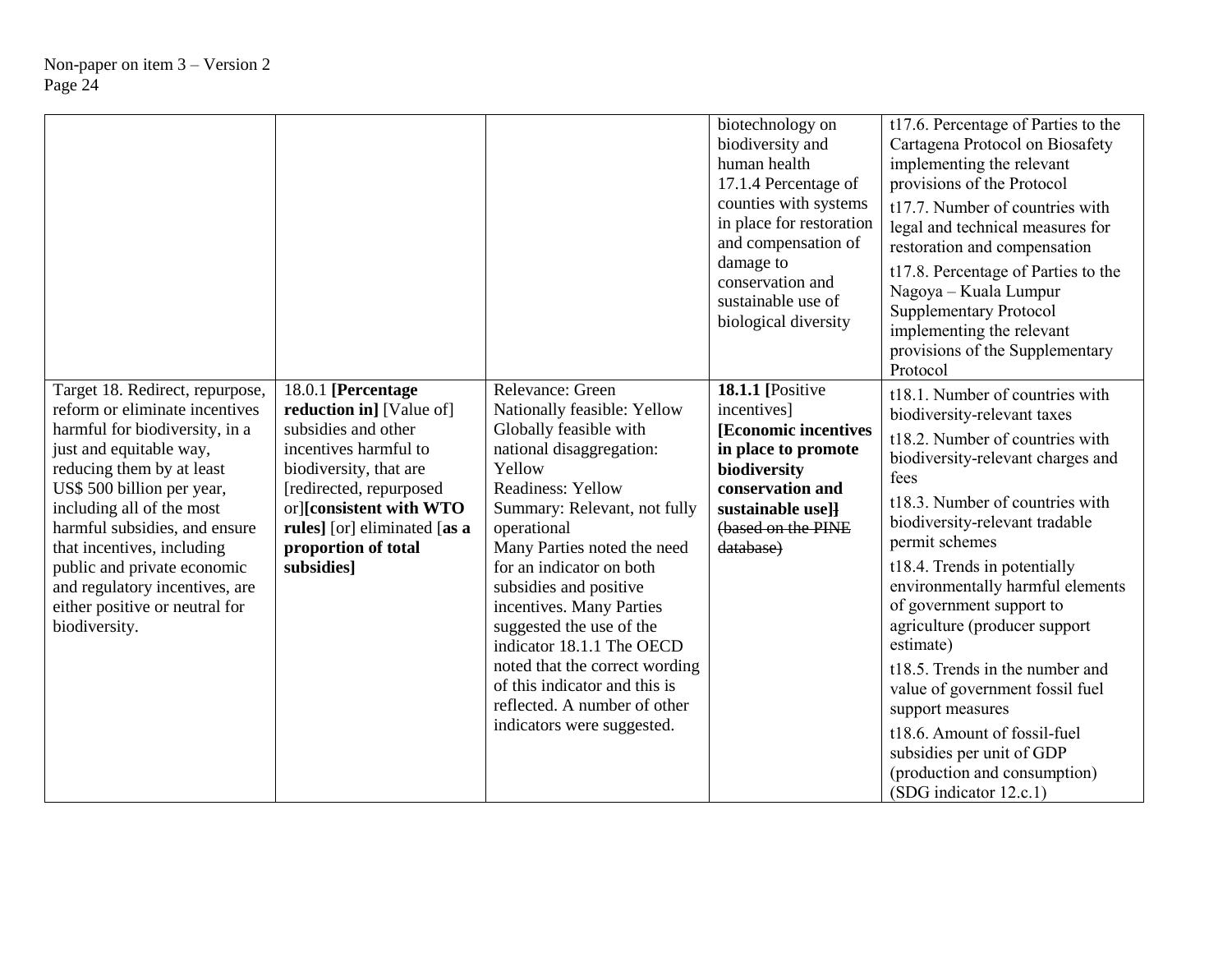| Target 19. Increase financial<br>resources from all sources to at<br>least US\$ 200 billion per year,<br>including new, additional and<br>effective financial resources,<br>increasing by at least US\$ 10<br>billion per year international<br>financial flows to developing<br>countries, leveraging private<br>finance, and increasing<br>domestic resource<br>mobilization, taking into<br>account national biodiversity<br>finance planning, and<br>strengthen capacity-building<br>and technology transfer and<br>scientific cooperation, to meet<br>the needs for implementation,<br>commensurate with the<br>ambition of the goals and<br>targets of the framework. | 19.0.1 Official<br>development assistance for<br>biodiversity (SDG 15.a.1)<br>19.0.2 Public [funding]<br>[expenditure] and private<br>[funding] [expenditure] on<br>conservation and<br>sustainable use of<br>biodiversity and<br>ecosystems [as well as<br>development and access to | Relevance: Green<br>Nationally feasible: Green<br>Globally feasible with<br>national disaggregation:<br>Green<br>Readiness: Green<br>Summary: Relevant and<br>ready to use<br>This indicator was supported<br>by most Parties. However, a<br>number of Parties noted the<br>need to capture domestic and<br>international public and<br>private expenditure, either as<br>a single indicator<br>disaggregated by<br>domestic/international and<br>public/private or as four<br>indicators. Some alternative<br>indicators were proposed.<br>Relevance: Green<br>Nationally feasible: Yellow<br>Globally feasible with<br>national disaggregation:<br>Yellow/Red<br><b>Readiness: Yellow</b><br>Summary: Relevant, not fully<br>operational | t19.1. Amount of funding provided<br>through the Global Environment<br>Facility and allocated to the<br>biodiversity focal area (decision<br>X/3<br>t19.2. Amount and composition of<br>biodiversity-related finance<br>reported to the OECD Creditor<br>reporting system<br>t19.3. Dollar value of financial and<br>technical assistance (including<br>through North-South, South-South<br>and triangular cooperation)<br>committed to developing countries<br>t19.4. Dollar value of all resources<br>made available to strengthen<br>statistical capacity in developing<br>countries (SDG indicator 17.19.1)<br>t19.5. Amount of biodiversity-<br>related philanthropic funding<br>t19.6. Proportion of total research<br>budget allocated to research in the<br>field of marine technology<br>t19.7. Total amount of approved<br>funding for developing countries to<br>promote the development, transfer, |
|-----------------------------------------------------------------------------------------------------------------------------------------------------------------------------------------------------------------------------------------------------------------------------------------------------------------------------------------------------------------------------------------------------------------------------------------------------------------------------------------------------------------------------------------------------------------------------------------------------------------------------------------------------------------------------|---------------------------------------------------------------------------------------------------------------------------------------------------------------------------------------------------------------------------------------------------------------------------------------|--------------------------------------------------------------------------------------------------------------------------------------------------------------------------------------------------------------------------------------------------------------------------------------------------------------------------------------------------------------------------------------------------------------------------------------------------------------------------------------------------------------------------------------------------------------------------------------------------------------------------------------------------------------------------------------------------------------------------------------------|----------------------------------------------------------------------------------------------------------------------------------------------------------------------------------------------------------------------------------------------------------------------------------------------------------------------------------------------------------------------------------------------------------------------------------------------------------------------------------------------------------------------------------------------------------------------------------------------------------------------------------------------------------------------------------------------------------------------------------------------------------------------------------------------------------------------------------------------------------------------------------------------------------------|
|                                                                                                                                                                                                                                                                                                                                                                                                                                                                                                                                                                                                                                                                             | innovation, technology<br>transfer and research on                                                                                                                                                                                                                                    | While Parties noted that this<br>indicator is less feasible,                                                                                                                                                                                                                                                                                                                                                                                                                                                                                                                                                                                                                                                                               | dissemination and diffusion of<br>environmentally sound                                                                                                                                                                                                                                                                                                                                                                                                                                                                                                                                                                                                                                                                                                                                                                                                                                                        |
|                                                                                                                                                                                                                                                                                                                                                                                                                                                                                                                                                                                                                                                                             | innovation]                                                                                                                                                                                                                                                                           | especially for private funding,<br>most Parties expressed<br>support for capturing these<br>elements of funding.                                                                                                                                                                                                                                                                                                                                                                                                                                                                                                                                                                                                                           | technologies (SDG indicator<br>17.7.1)                                                                                                                                                                                                                                                                                                                                                                                                                                                                                                                                                                                                                                                                                                                                                                                                                                                                         |
| Target 20. Ensure that relevant                                                                                                                                                                                                                                                                                                                                                                                                                                                                                                                                                                                                                                             | 20.0.1 Indicator on                                                                                                                                                                                                                                                                   | Relevance: Green                                                                                                                                                                                                                                                                                                                                                                                                                                                                                                                                                                                                                                                                                                                           | t20.1. Growth in number of records                                                                                                                                                                                                                                                                                                                                                                                                                                                                                                                                                                                                                                                                                                                                                                                                                                                                             |
| knowledge, including the                                                                                                                                                                                                                                                                                                                                                                                                                                                                                                                                                                                                                                                    | biodiversity information                                                                                                                                                                                                                                                              | Nationally feasible: Yellow                                                                                                                                                                                                                                                                                                                                                                                                                                                                                                                                                                                                                                                                                                                | and species in the Living Planet                                                                                                                                                                                                                                                                                                                                                                                                                                                                                                                                                                                                                                                                                                                                                                                                                                                                               |
| traditional knowledge,                                                                                                                                                                                                                                                                                                                                                                                                                                                                                                                                                                                                                                                      | and monitoring, including                                                                                                                                                                                                                                                             |                                                                                                                                                                                                                                                                                                                                                                                                                                                                                                                                                                                                                                                                                                                                            | Index database                                                                                                                                                                                                                                                                                                                                                                                                                                                                                                                                                                                                                                                                                                                                                                                                                                                                                                 |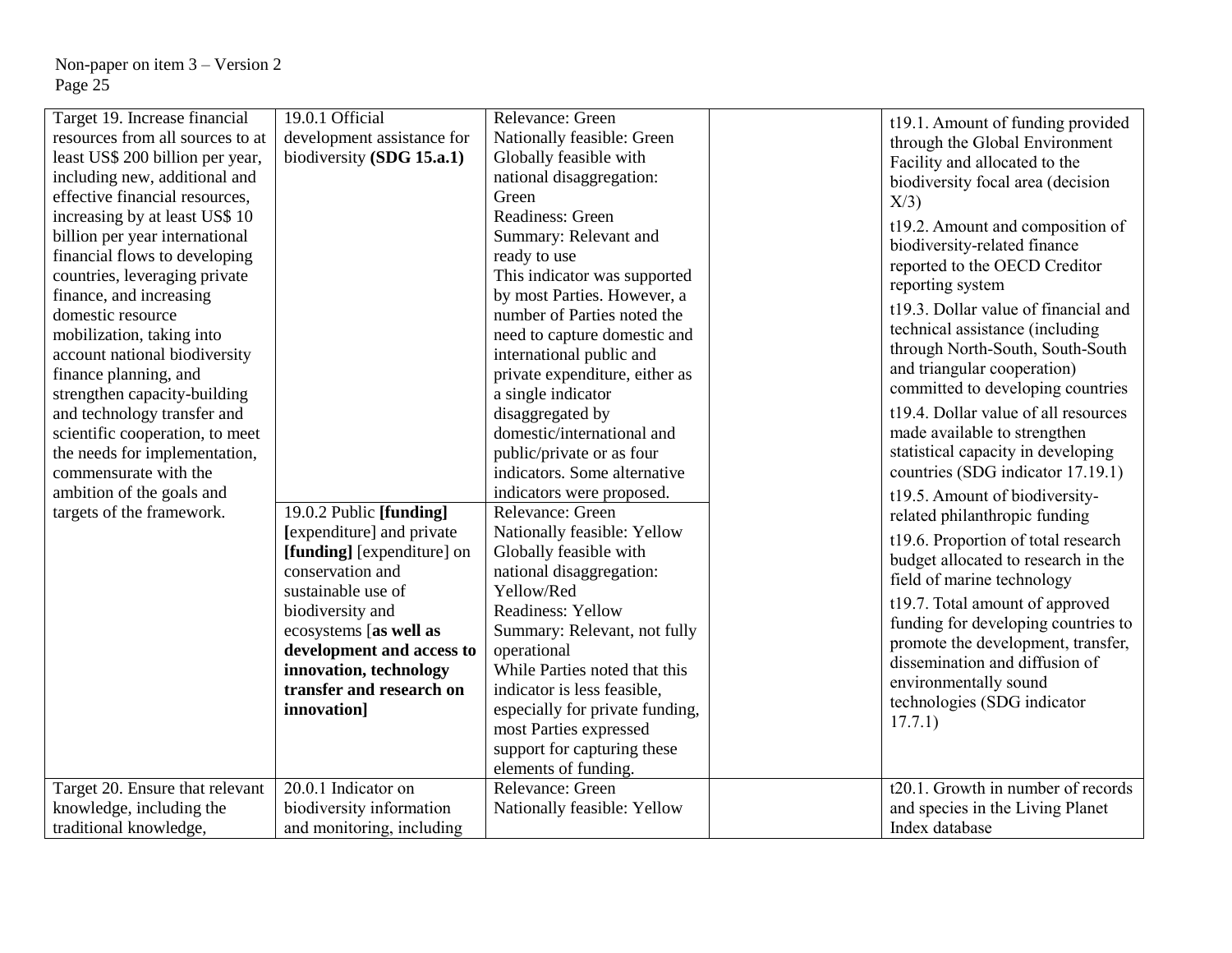| innovations and practices of                                                                    | traditional knowledge [with]                     | Globally feasible with                                                                                                   | t20.2. Growth in marine species                                                                 |
|-------------------------------------------------------------------------------------------------|--------------------------------------------------|--------------------------------------------------------------------------------------------------------------------------|-------------------------------------------------------------------------------------------------|
| indigenous peoples and local<br>communities with their free,                                    | <b>FPIC</b>   [and scientific<br>knowledge], for | national disaggregation:<br>Yellow                                                                                       | occurrence records accessible<br>through OBIS*                                                  |
| prior, and informed consent,<br>guides decision-making for the<br>effective management of       | management tbc*                                  | Readiness: Green<br>Summary: Relevant, not fully<br>operational                                                          | t20.3. Proportion of known species<br>assessed through the IUCN Red<br>List.                    |
| biodiversity, enabling<br>monitoring, and by promoting<br>awareness, education and<br>research. |                                                  | While this indicator would<br>need to be developed, most<br>Parties supported having such<br>an indicator on information | t20.4. Number of assessments on<br>the IUCN Red List of threatened<br>species                   |
|                                                                                                 |                                                  | and monitoring, including on<br>traditional knowledge. Some<br>additional indicators were                                | t20.5. World Association of Zoos<br>and Aquariums (WAZA) bio-<br>literacy survey (Biodiversity) |
|                                                                                                 |                                                  | proposed.                                                                                                                | literacy in global zoo and aquarium<br>visitors)                                                |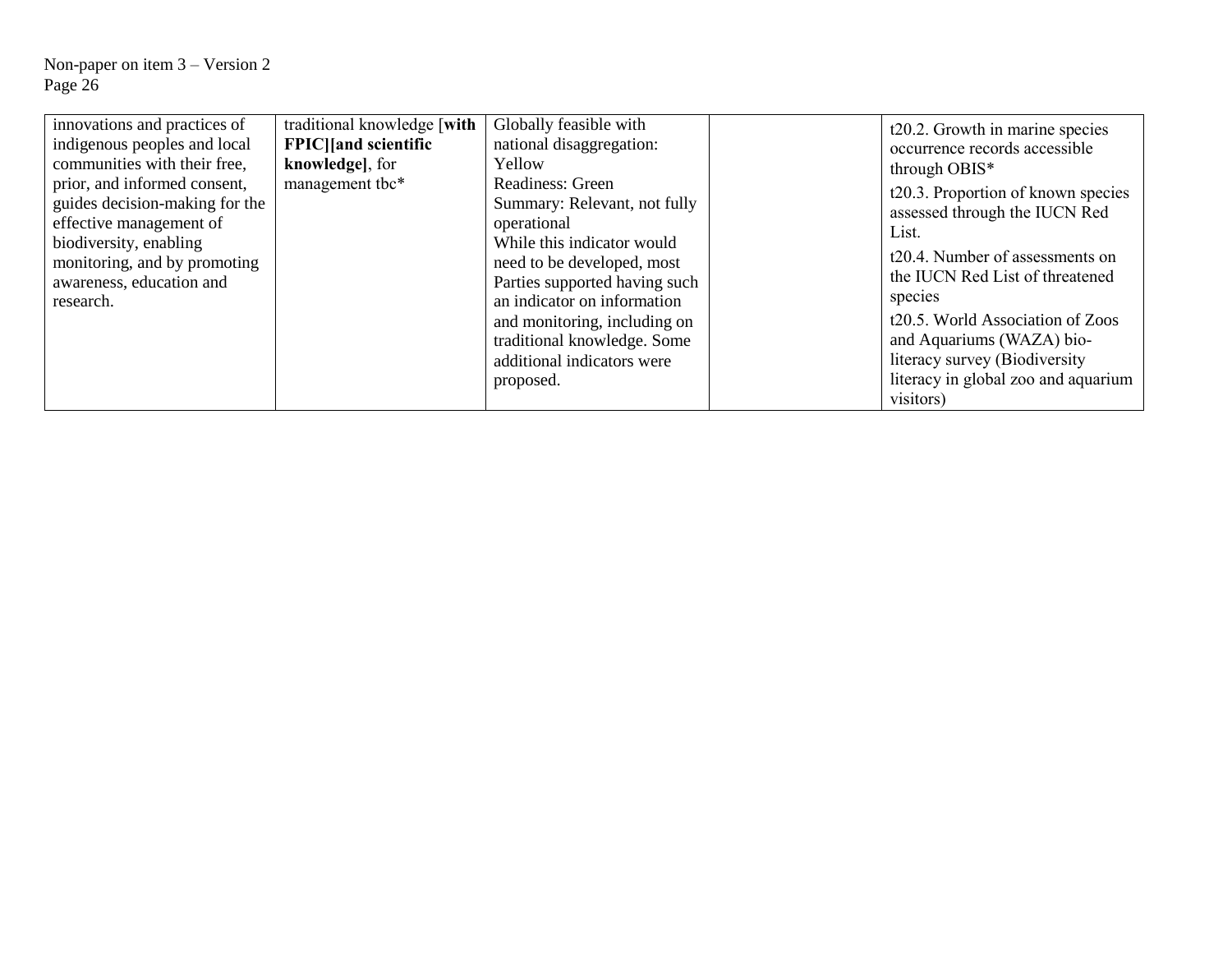| Target 21. Ensure equitable<br>and effective participation in<br>decision-making related to<br>biodiversity by indigenous<br>peoples and local<br>communities, and respect their<br>rights over lands, territories<br>and resources, as well as by<br>women and girls, and youth. | 21.0.1<br>[Mechanisms for<br>full,<br>the<br>equitable<br>participation of [Indicator<br>on [the degree to which]]<br>indigenous peoples and<br>local<br>communities<br>[respecting all their rights]<br>in particular of land,<br>waters<br>and resources],<br>women and girls [in all<br>their diversity] as well as<br>youth [and human rights<br>defenders   participate [ion]<br>in decision-making related<br>to biodiversity tbc | Relevance: Green<br>Nationally feasible: Yellow<br>Globally feasible with<br>national disaggregation:<br>Yellow<br>Readiness: Yellow<br>Summary: Relevant, not fully<br>operational<br>Parties<br>this<br>noted<br>that<br>indicator would need to be<br>defined<br>and proposed<br><sub>a</sub><br>number of changes to the<br>indicator<br>wording.<br>Some<br>alternative<br>indicators<br>were<br>proposed. | 20.2.1 Extent to which<br>(i) global citizenship<br>education<br>and<br>(ii)<br>education<br>for<br>sustainable<br>development,<br>including<br>gender<br>equality and human<br>rights,<br>are<br>mainstreamed at all<br>levels in: (a) national<br>education policies, (b)<br>curricula, (c) teacher<br>education<br>and<br>(d)<br>student<br>assessments<br>(SDG 4.7.1) | t21.1. Percentage of population<br>who believe decision-making is<br>inclusive and responsive, by sex,<br>age, disability and population<br>group (SDG indicator 16.7.2).<br>t21.2. Percentage of positions in<br>national and local institutions,<br>including (a) the legislatures; (b)<br>the public service; and (c) the<br>judiciary, compared to national<br>distributions, by sex, age, persons<br>with disabilities and population<br>groups<br>t21.3. Proportion of seats held by<br>women in (a) national parliaments<br>and (b) local governments (SDG<br>indicator $5.5.1$ )<br>t21.4. Number of countries with<br>systems to track and make public<br>allocations for gender equality and<br>women's empowerment (SDG<br>indicator 5.c.1)<br>t21.5. Proportion of total<br>agricultural population with<br>ownership or secure rights over<br>agricultural land, by sex; and (b)<br>share of women among owners or<br>rights-bearers of agricultural land,<br>by type of tenure<br>t21.6 Number of countries where<br>the legal framework (including<br>customary<br>law)<br>guarantees<br>women's equal rights to land<br>ownership and/or control |
|-----------------------------------------------------------------------------------------------------------------------------------------------------------------------------------------------------------------------------------------------------------------------------------|-----------------------------------------------------------------------------------------------------------------------------------------------------------------------------------------------------------------------------------------------------------------------------------------------------------------------------------------------------------------------------------------------------------------------------------------|-----------------------------------------------------------------------------------------------------------------------------------------------------------------------------------------------------------------------------------------------------------------------------------------------------------------------------------------------------------------------------------------------------------------|---------------------------------------------------------------------------------------------------------------------------------------------------------------------------------------------------------------------------------------------------------------------------------------------------------------------------------------------------------------------------|------------------------------------------------------------------------------------------------------------------------------------------------------------------------------------------------------------------------------------------------------------------------------------------------------------------------------------------------------------------------------------------------------------------------------------------------------------------------------------------------------------------------------------------------------------------------------------------------------------------------------------------------------------------------------------------------------------------------------------------------------------------------------------------------------------------------------------------------------------------------------------------------------------------------------------------------------------------------------------------------------------------------------------------------------------------------------------------------------------------------------------------------------------------|
|-----------------------------------------------------------------------------------------------------------------------------------------------------------------------------------------------------------------------------------------------------------------------------------|-----------------------------------------------------------------------------------------------------------------------------------------------------------------------------------------------------------------------------------------------------------------------------------------------------------------------------------------------------------------------------------------------------------------------------------------|-----------------------------------------------------------------------------------------------------------------------------------------------------------------------------------------------------------------------------------------------------------------------------------------------------------------------------------------------------------------------------------------------------------------|---------------------------------------------------------------------------------------------------------------------------------------------------------------------------------------------------------------------------------------------------------------------------------------------------------------------------------------------------------------------------|------------------------------------------------------------------------------------------------------------------------------------------------------------------------------------------------------------------------------------------------------------------------------------------------------------------------------------------------------------------------------------------------------------------------------------------------------------------------------------------------------------------------------------------------------------------------------------------------------------------------------------------------------------------------------------------------------------------------------------------------------------------------------------------------------------------------------------------------------------------------------------------------------------------------------------------------------------------------------------------------------------------------------------------------------------------------------------------------------------------------------------------------------------------|